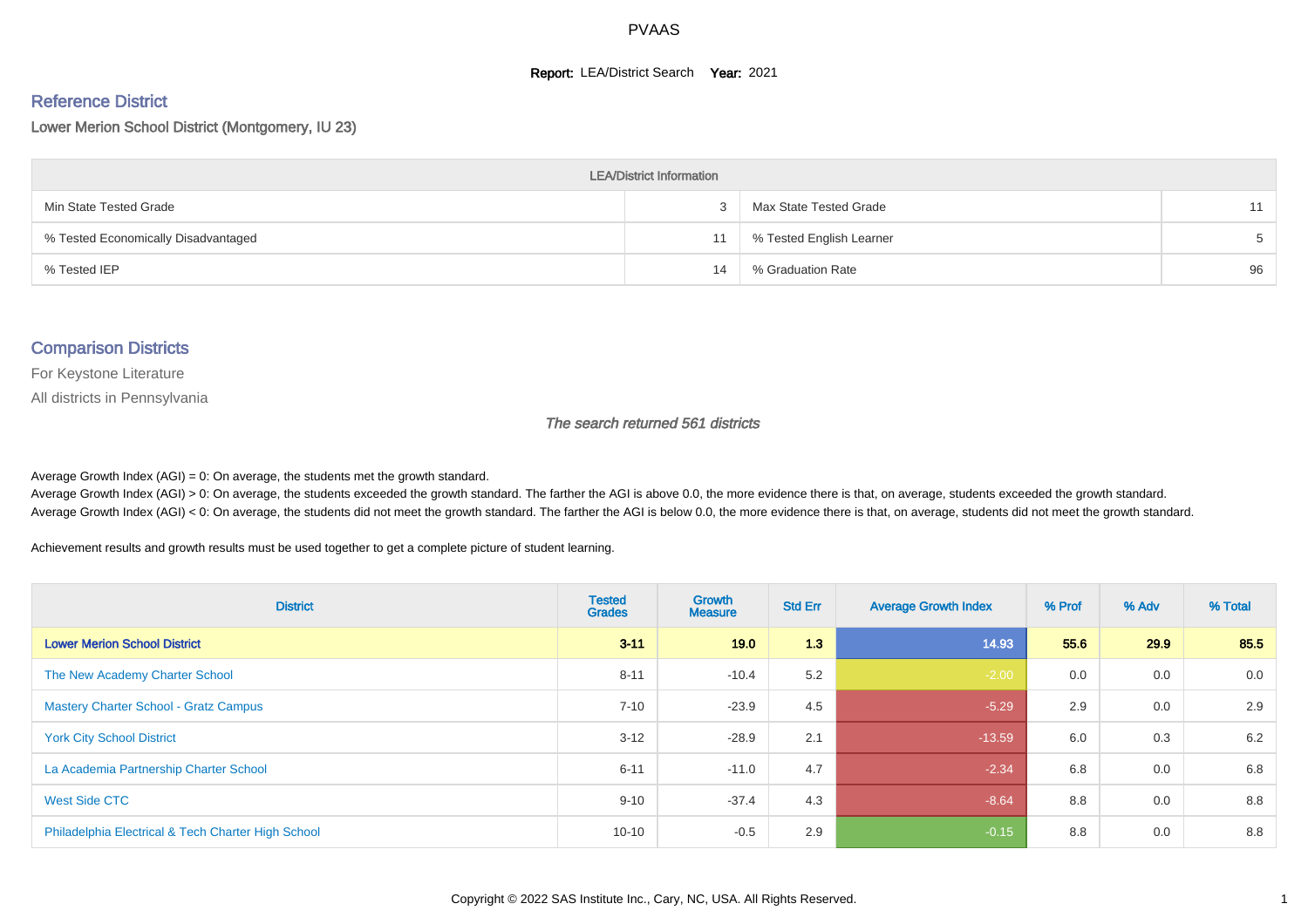| <b>District</b>                                                       | <b>Tested</b><br><b>Grades</b> | <b>Growth</b><br><b>Measure</b> | <b>Std Err</b> | <b>Average Growth Index</b> | % Prof | % Adv | % Total |
|-----------------------------------------------------------------------|--------------------------------|---------------------------------|----------------|-----------------------------|--------|-------|---------|
| <b>Lower Merion School District</b>                                   | $3 - 11$                       | 19.0                            | 1.3            | 14.93                       | 55.6   | 29.9  | 85.5    |
| <b>Esperanza Cyber Charter School</b>                                 | $3 - 11$                       | 7.1                             | 6.1            | 1.16                        | 9.1    | 0.0   | 9.1     |
| <b>Innovative Arts Academy Charter School</b>                         | $6 - 11$                       | $-9.1$                          | 3.7            | $-2.44$                     | 9.5    | 0.0   | 9.5     |
| Propel Charter School - Braddock Hills                                | $3 - 11$                       | $-13.6$                         | 3.6            | $-3.81$                     | 9.7    | 1.6   | 11.3    |
| <b>Aliquippa School District</b>                                      | $3 - 11$                       | $-9.0$                          | 4.2            | $-2.14$                     | 11.0   | 0.0   | 11.0    |
| <b>Clairton City School District</b>                                  | $3 - 11$                       | 3.5                             | 3.7            | 0.95                        | 13.4   | 0.0   | 13.4    |
| <b>Sto-Rox School District</b>                                        | $3 - 10$                       | 6.6                             | 3.7            | 1.80                        | 13.4   | 0.0   | 13.4    |
| People For People Charter School                                      | $3 - 12$                       | 13.3                            | 5.5            | 2.43                        | 13.5   | 0.0   | 13.5    |
| <b>Propel Charter School-Montour</b>                                  | $3 - 10$                       | $-10.7$                         | 3.9            | $-2.71$                     | 13.7   | 0.0   | 13.7    |
| <b>Chester-Upland School District</b>                                 | $3 - 11$                       | $-0.3$                          | 2.7            | $-0.09$                     | 13.8   | 0.8   | 14.6    |
| <b>Dauphin County Technical School</b>                                | $9 - 11$                       | $-45.5$                         | 2.6            | $-17.72$                    | 14.4   | 2.5   | 16.9    |
| <b>Steelton-Highspire School District</b>                             | $3 - 11$                       | $-11.8$                         | 3.5            | $-3.40$                     | 14.5   | 0.0   | 14.5    |
| <b>Universal Audenried Charter School</b>                             | $9 - 11$                       | $-5.8$                          | 2.4            | $-2.40$                     | 14.6   | 0.0   | 14.6    |
| <b>Lancaster School District</b>                                      | $3 - 12$                       | $-15.8$                         | 1.5            | $-10.90$                    | 14.6   | 2.3   | 16.9    |
| Dr Robert Ketterer Charter School Inc                                 | $6 - 12$                       | 10.1                            | 5.0            | 2.04                        | 14.9   | 0.4   | 15.3    |
| <b>Sugar Valley Rural Charter School</b>                              | $3 - 11$                       | $-11.0$                         | 4.5            | $-2.46$                     | 14.9   | 0.0   | 14.9    |
| Preparatory Charter School Of Mathematics, Science, Tech, And Careers | $9 - 10$                       | $-4.0$                          | 2.5            | $-1.59$                     | 15.0   | 0.0   | 15.0    |
| <b>Harrisburg City School District</b>                                | $3 - 11$                       | $-0.4$                          | 2.1            | $-0.19$                     | 15.1   | 0.4   | 15.5    |
| Maritime Academy Charter School                                       | $3 - 10$                       | $-11.4$                         | 3.5            | $-3.29$                     | 15.2   | 0.0   | 15.2    |
| <b>Propel Charter School-Homestead</b>                                | $3 - 11$                       | $-11.7$                         | 4.1            | $-2.84$                     | 15.9   | 0.0   | 15.9    |
| Perseus House Charter School Of Excellence                            | $6 - 11$                       | $-5.2$                          | 3.0            | $-1.72$                     | 16.5   | 0.0   | 16.5    |
| <b>Tech Freire Charter School</b>                                     | $9 - 11$                       | 9.3                             | 2.9            | 3.26                        | 18.0   | 1.1   | 19.1    |
| <b>Farrell Area School District</b>                                   | $3 - 11$                       | $-10.4$                         | 4.3            | $-2.41$                     | 19.0   | 0.0   | 19.0    |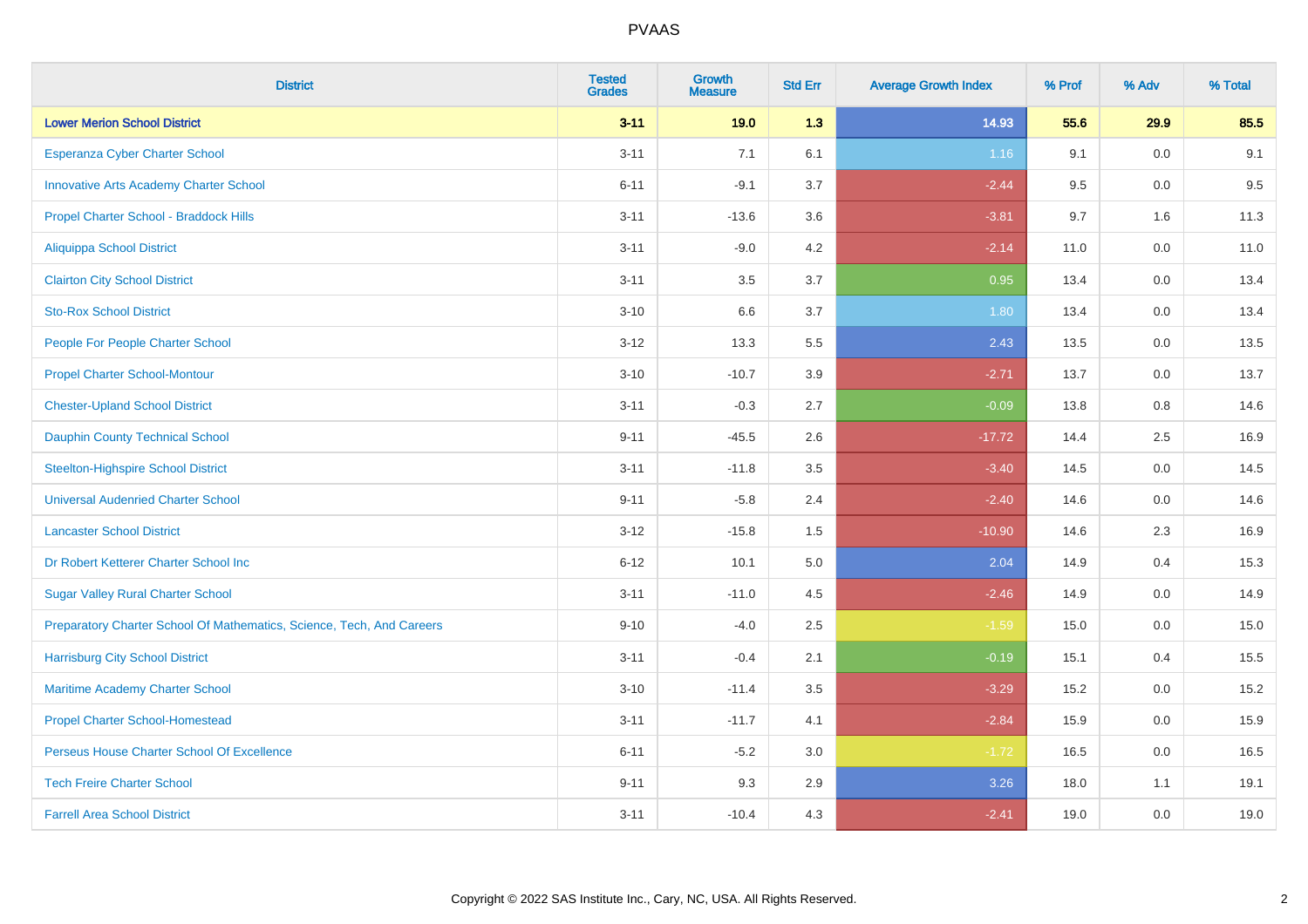| <b>District</b>                                        | <b>Tested</b><br><b>Grades</b> | Growth<br><b>Measure</b> | <b>Std Err</b> | <b>Average Growth Index</b> | % Prof | % Adv   | % Total |
|--------------------------------------------------------|--------------------------------|--------------------------|----------------|-----------------------------|--------|---------|---------|
| <b>Lower Merion School District</b>                    | $3 - 11$                       | 19.0                     | 1.3            | 14.93                       | 55.6   | 29.9    | 85.5    |
| <b>Rochester Area School District</b>                  | $3 - 11$                       | $-13.2$                  | 4.6            | $-2.89$                     | 19.5   | 1.3     | 20.8    |
| Philipsburg-Osceola Area School District               | $3 - 11$                       | $-24.8$                  | 3.3            | $-7.43$                     | 19.7   | 2.6     | 22.4    |
| <b>Lawrence County CTC</b>                             | $10 - 11$                      | $-21.7$                  | 3.6            | $-6.05$                     | 19.8   | 0.0     | 19.8    |
| <b>Gillingham Charter School</b>                       | $3 - 11$                       | $-4.4$                   | 5.6            | $-0.77$                     | 20.8   | 8.3     | 29.2    |
| Mastery Charter School - Shoemaker Campus              | $7 - 10$                       | 4.1                      | 3.0            | 1.34                        | 20.9   | 3.3     | 24.2    |
| Multicultural Academy Charter School                   | $9 - 11$                       | 9.5                      | $3.5\,$        | 2.69                        | 22.0   | $0.0\,$ | 22.0    |
| <b>Turkeyfoot Valley Area School District</b>          | $3 - 12$                       | $-4.3$                   | 5.6            | $-0.76$                     | 22.0   | 5.1     | 27.1    |
| <b>Columbia-Montour AVTS</b>                           | $9 - 10$                       | $-12.5$                  | 3.0            | $-4.16$                     | 22.3   | 0.6     | 22.9    |
| <b>Tacony Academy Charter School</b>                   | $3 - 11$                       | $-14.7$                  | 3.0            | $-4.82$                     | 22.4   | 1.8     | 24.1    |
| Jefferson County-Dubois AVTS                           | $9 - 11$                       | $-16.2$                  | 3.9            | $-4.16$                     | 23.0   | 0.0     | 23.0    |
| <b>Williams Valley School District</b>                 | $3 - 11$                       | $-7.3$                   | 3.4            | $-2.13$                     | 23.2   | 0.0     | 23.2    |
| <b>Chester Charter Scholars Academy Charter School</b> | $3 - 12$                       | 8.4                      | 4.1            | 2.03                        | 23.4   | 0.0     | 23.4    |
| <b>Norristown Area School District</b>                 | $3 - 12$                       | $-12.8$                  | 1.6            | $-7.98$                     | 23.5   | 2.3     | 25.7    |
| Lincoln Leadership Academy Charter School              | $3 - 12$                       | 14.2                     | 6.4            | 2.22                        | 23.5   | 0.0     | 23.5    |
| <b>Executive Education Academy Charter School</b>      | $3 - 10$                       | $-6.5$                   | 3.1            | $-2.08$                     | 23.7   | 2.2     | 25.8    |
| <b>Lebanon School District</b>                         | $3 - 11$                       | $-1.6$                   | 1.9            | $-0.80$                     | 24.4   | 2.6     | 27.0    |
| <b>Reading School District</b>                         | $3 - 11$                       | 10.1                     | 1.4            | 7.25                        | 24.7   | 2.4     | 27.2    |
| Imhotep Institute Charter High School                  | $9 - 11$                       | $-5.3$                   | 5.8            | $-0.92$                     | 25.0   | 0.0     | 25.0    |
| <b>Allentown City School District</b>                  | $3 - 12$                       | 5.3                      | 1.4            | 3.88                        | 25.3   | 2.7     | 28.0    |
| <b>Erie City School District</b>                       | $3 - 12$                       | $-14.5$                  | 1.6            | $-9.26$                     | 25.4   | 3.0     | 28.4    |
| <b>Greater Johnstown School District</b>               | $3 - 11$                       | $-3.1$                   | 2.6            | $-1.19$                     | 26.1   | 0.0     | 26.1    |
| <b>Mahanoy Area School District</b>                    | $3 - 10$                       | $-9.0$                   | 3.6            | $-2.49$                     | 26.2   | 1.6     | 27.9    |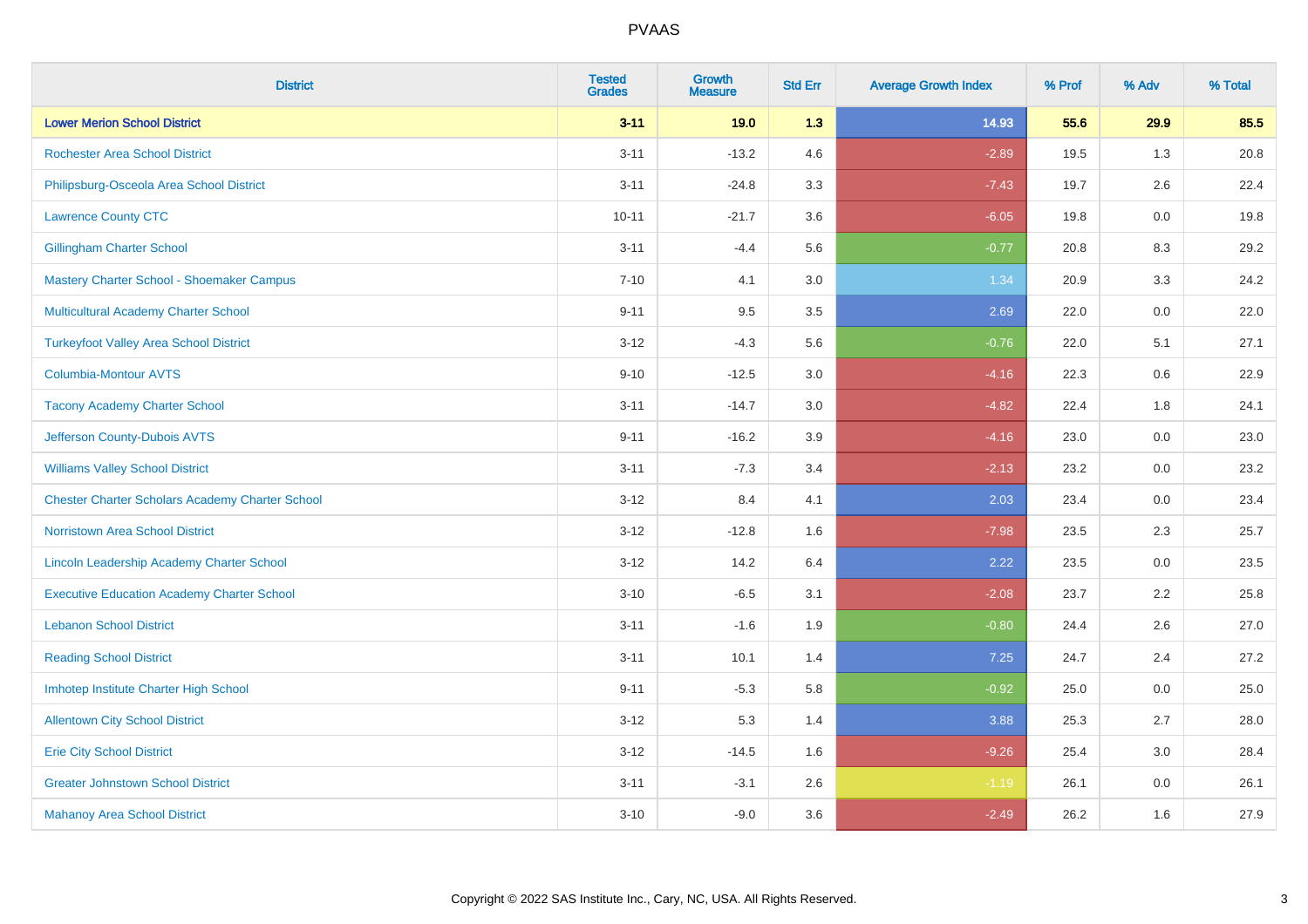| <b>District</b>                                  | <b>Tested</b><br><b>Grades</b> | <b>Growth</b><br><b>Measure</b> | <b>Std Err</b> | <b>Average Growth Index</b> | % Prof | % Adv | % Total |
|--------------------------------------------------|--------------------------------|---------------------------------|----------------|-----------------------------|--------|-------|---------|
| <b>Lower Merion School District</b>              | $3 - 11$                       | 19.0                            | 1.3            | 14.93                       | 55.6   | 29.9  | 85.5    |
| Community Academy Of Philadelphia Charter School | $3 - 11$                       | 5.8                             | 2.7            | 2.12                        | 26.7   | 0.9   | 27.6    |
| <b>Roberto Clemente Charter School</b>           | $3 - 12$                       | 2.2                             | 4.9            | 0.45                        | 27.5   | 5.0   | 32.5    |
| Salisbury-Elk Lick School District               | $3 - 11$                       | $-13.5$                         | 5.9            | $-2.30$                     | 27.8   | 0.0   | 27.8    |
| <b>Shade-Central City School District</b>        | $3 - 11$                       | $-5.9$                          | 4.6            | $-1.28$                     | 27.8   | 0.0   | 27.8    |
| <b>Mastery Charter School - Pickett Campus</b>   | $6 - 10$                       | 5.6                             | 5.7            | 1.00                        | 27.8   | 0.0   | 27.8    |
| Northern Lehigh School District                  | $3 - 12$                       | $-10.4$                         | 2.7            | $-3.82$                     | 28.0   | 9.3   | 37.3    |
| Northern Lebanon School District                 | $3 - 11$                       | 0.4                             | 2.5            | 0.15                        | 28.0   | 3.0   | 31.0    |
| <b>Keystone Education Center Charter School</b>  | $3 - 12$                       | $-12.9$                         | 5.9            | $-2.19$                     | 28.0   | 0.0   | 28.0    |
| <b>Port Allegany School District</b>             | $3 - 11$                       | 4.4                             | 3.6            | 1.21                        | 28.1   | 9.4   | 37.5    |
| <b>Williamsburg Community School District</b>    | $3 - 11$                       | $-14.3$                         | 4.1            | $-3.48$                     | 28.3   | 0.0   | 28.3    |
| <b>Shenandoah Valley School District</b>         | $3 - 11$                       | 9.7                             | 3.9            | 2.49                        | 28.3   | 5.0   | 33.3    |
| <b>MaST Community Charter School II</b>          | $3 - 10$                       | 4.4                             | 3.2            | 1.37                        | 28.4   | 3.4   | 31.8    |
| <b>Mastery Charter School - Thomas Campus</b>    | $3 - 10$                       | 2.1                             | 6.2            | 0.33                        | 28.6   | 0.0   | 28.6    |
| Urban Pathways 6-12 Charter School               | $6 - 11$                       | 4.8                             | 6.4            | 0.75                        | 28.6   | 0.0   | 28.6    |
| <b>Columbia Borough School District</b>          | $3 - 12$                       | $-3.1$                          | 3.5            | $-0.89$                     | 29.5   | 1.9   | 31.4    |
| <b>Penns Manor Area School District</b>          | $3 - 12$                       | $-17.0$                         | 3.7            | $-4.52$                     | 29.7   | 3.1   | 32.8    |
| <b>Pottstown School District</b>                 | $3 - 12$                       | $-4.0$                          | 2.4            | $-1.68$                     | 29.8   | 1.2   | 31.0    |
| <b>Washington School District</b>                | $3 - 11$                       | $-4.9$                          | 2.8            | $-1.76$                     | 30.1   | 2.4   | 32.5    |
| Morrisville Borough School District              | $3 - 11$                       | 4.8                             | 4.3            | $1.10$                      | 30.2   | 2.3   | 32.6    |
| <b>Mckeesport Area School District</b>           | $3 - 12$                       | 9.0                             | 2.4            | 3.72                        | 31.0   | 4.5   | 35.5    |
| <b>KIPP Dubois Charter School</b>                | $9 - 10$                       | 4.7                             | 3.3            | 1.40                        | 31.0   | 1.4   | 32.4    |
| <b>Bristol Township School District</b>          | $3 - 11$                       | $-13.9$                         | 2.0            | $-7.05$                     | 31.0   | 3.7   | 34.7    |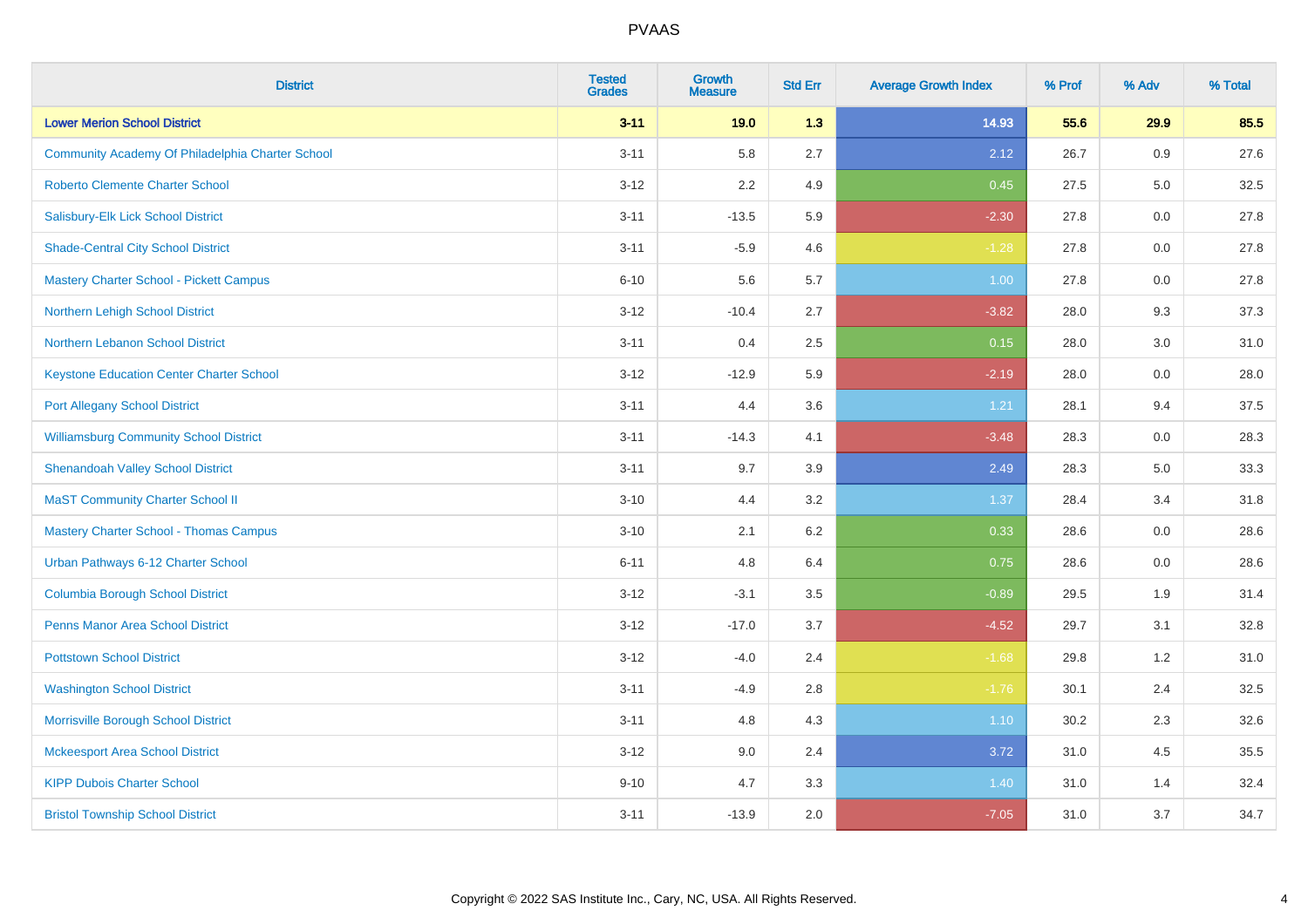| <b>District</b>                              | <b>Tested</b><br><b>Grades</b> | <b>Growth</b><br><b>Measure</b> | <b>Std Err</b> | <b>Average Growth Index</b> | % Prof | % Adv   | % Total  |
|----------------------------------------------|--------------------------------|---------------------------------|----------------|-----------------------------|--------|---------|----------|
| <b>Lower Merion School District</b>          | $3 - 11$                       | 19.0                            | 1.3            | 14.93                       | 55.6   | 29.9    | 85.5     |
| <b>Woodland Hills School District</b>        | $3 - 12$                       | 3.2                             | 2.6            | 1.22                        | 31.4   | $3.6\,$ | $35.0\,$ |
| <b>Redbank Valley School District</b>        | $3 - 11$                       | $-9.5$                          | 3.4            | $-2.77$                     | 31.5   | 4.9     | 36.4     |
| <b>East Allegheny School District</b>        | $3 - 11$                       | $-6.3$                          | 3.3            | $-1.87$                     | 31.9   | 9.7     | 41.7     |
| <b>Mount Union Area School District</b>      | $3 - 10$                       | $-6.1$                          | 3.1            | $-1.97$                     | 32.2   | 3.4     | 35.6     |
| Esperanza Academy Charter School             | $4 - 11$                       | 4.0                             | 2.5            | 1.61                        | 32.4   | 0.7     | 33.1     |
| <b>Achievement House Charter School</b>      | $7 - 11$                       | $-0.7$                          | 4.0            | $-0.17$                     | 32.5   | 2.6     | 35.1     |
| Southern Huntingdon County School District   | $3 - 11$                       | $-12.9$                         | 3.2            | $-3.98$                     | 32.5   | 2.5     | 35.0     |
| <b>New Castle Area School District</b>       | $3 - 12$                       | $-6.4$                          | 2.4            | $-2.66$                     | 32.5   | 4.3     | 36.8     |
| <b>Union School District</b>                 | $3 - 12$                       | 2.3                             | 4.2            | 0.54                        | 32.6   | 7.0     | 39.5     |
| <b>Penn Hills School District</b>            | $3 - 11$                       | $-7.6$                          | 2.6            | $-2.94$                     | 33.1   | 0.7     | 33.8     |
| <b>Shikellamy School District</b>            | $3 - 10$                       | $-22.3$                         | 2.5            | $-8.92$                     | 33.3   | 6.1     | 39.5     |
| Jim Thorpe Area School District              | $3 - 11$                       | $-5.8$                          | 2.7            | $-2.19$                     | 33.3   | 7.4     | 40.7     |
| <b>Austin Area School District</b>           | $3 - 11$                       | $-5.7$                          | 6.4            | $-0.90$                     | 33.3   | 5.6     | 38.9     |
| Hope For Hyndman Charter School              | $3 - 11$                       | $-2.0$                          | 6.1            | $-0.32$                     | 33.3   | 0.0     | 33.3     |
| Harmony Area School District                 | $3 - 10$                       | 4.5                             | 6.3            | 0.72                        | 33.3   | 13.3    | 46.7     |
| <b>Marion Center Area School District</b>    | $3 - 10$                       | $-12.0$                         | 3.1            | $-3.87$                     | 33.7   | 1.1     | 34.8     |
| <b>Cornell School District</b>               | $3 - 11$                       | $-1.6$                          | 5.0            | $-0.32$                     | 33.8   | 1.5     | 35.4     |
| <b>Northeast Bradford School District</b>    | $3 - 10$                       | $-3.1$                          | $4.0$          | $-0.78$                     | 33.9   | 3.4     | 37.3     |
| <b>Pittsburgh School District</b>            | $3 - 11$                       | $-3.3$                          | 1.1            | $-3.04$                     | 33.9   | 8.2     | 42.1     |
| <b>Dunmore School District</b>               | $3 - 11$                       | $-7.7$                          | 2.9            | $-2.62$                     | 34.0   | 7.2     | 41.2     |
| <b>Blacklick Valley School District</b>      | $3 - 11$                       | 8.0                             | 4.3            | 1.85                        | 34.1   | 0.0     | 34.1     |
| <b>Big Beaver Falls Area School District</b> | $3 - 11$                       | $-3.9$                          | 3.3            | $-1.18$                     | 34.1   | 3.5     | 37.6     |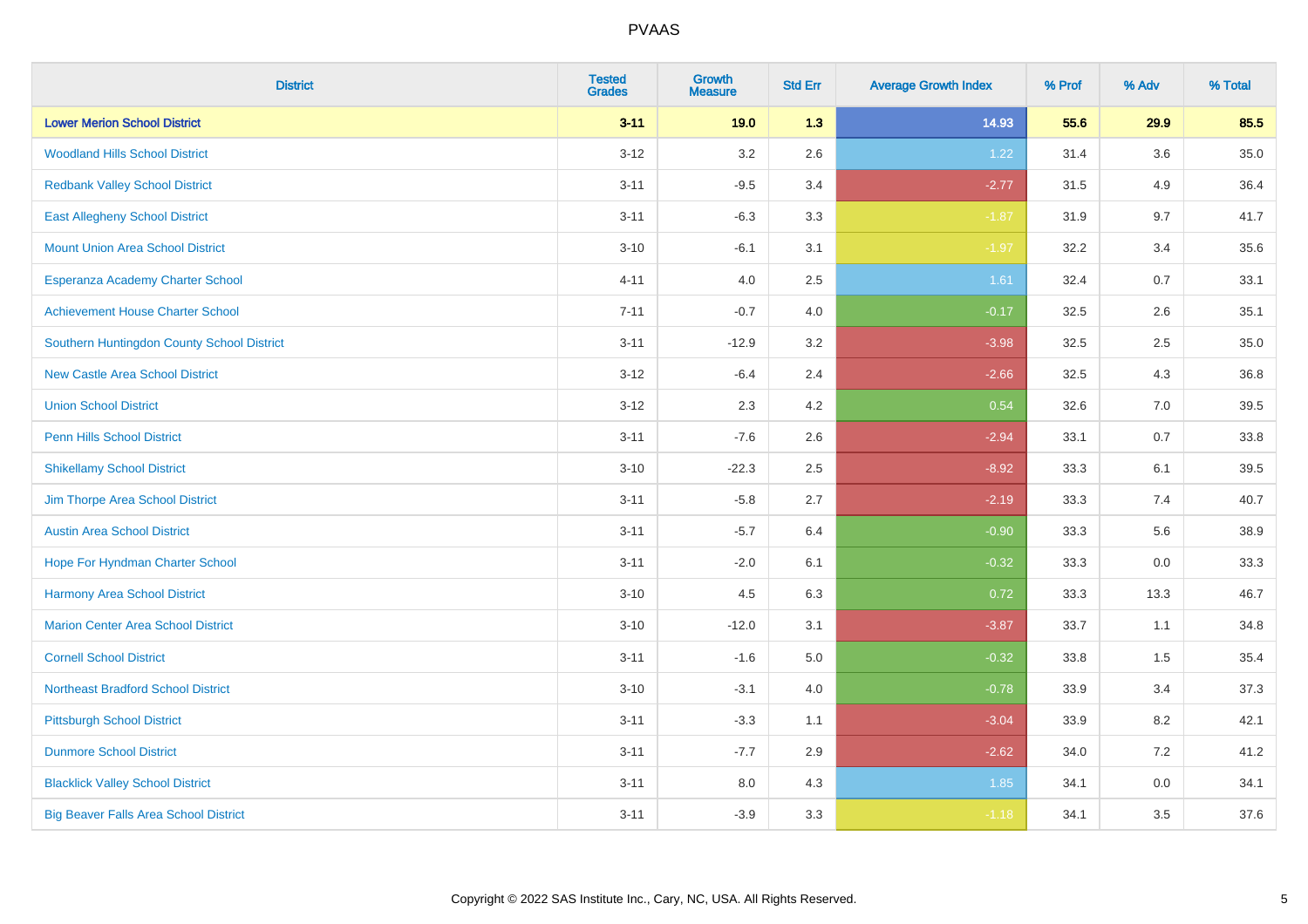| <b>District</b>                                | <b>Tested</b><br><b>Grades</b> | <b>Growth</b><br><b>Measure</b> | <b>Std Err</b> | <b>Average Growth Index</b> | % Prof | % Adv   | % Total |
|------------------------------------------------|--------------------------------|---------------------------------|----------------|-----------------------------|--------|---------|---------|
| <b>Lower Merion School District</b>            | $3 - 11$                       | 19.0                            | 1.3            | 14.93                       | 55.6   | 29.9    | 85.5    |
| <b>Southern Fulton School District</b>         | $3 - 11$                       | $-23.7$                         | 4.4            | $-5.37$                     | 34.2   | 10.5    | 44.7    |
| <b>Muhlenberg School District</b>              | $3 - 10$                       | 4.0                             | 1.9            | 2.10                        | 34.2   | 2.6     | 36.8    |
| <b>Brownsville Area School District</b>        | $3-12$                         | $-7.2$                          | 3.9            | $-1.83$                     | 34.4   | 6.1     | 40.5    |
| <b>Tidioute Community Charter School</b>       | $3 - 11$                       | 5.7                             | 5.1            | 1.11                        | 34.4   | 21.9    | 56.2    |
| <b>Carbon Career &amp; Technical Institute</b> | $9 - 11$                       | $-5.7$                          | 3.6            | $-1.59$                     | 34.5   | 1.2     | 35.7    |
| <b>Northwest Area School District</b>          | $3 - 10$                       | $-10.0$                         | 3.8            | $-2.59$                     | 34.6   | $7.3$   | 41.8    |
| <b>West Middlesex Area School District</b>     | $3 - 10$                       | $-8.4$                          | 3.8            | $-2.21$                     | 34.9   | 2.8     | 37.6    |
| <b>Annville-Cleona School District</b>         | $3 - 12$                       | $-12.1$                         | 2.7            | $-4.46$                     | 34.9   | 7.8     | 42.6    |
| <b>Carmichaels Area School District</b>        | $3 - 10$                       | $-9.3$                          | 3.3            | $-2.81$                     | 35.1   | 1.4     | 36.5    |
| <b>Bethlehem-Center School District</b>        | $3 - 10$                       | 8.1                             | 3.3            | 2.46                        | 35.1   | 1.4     | 36.5    |
| <b>Wilkes-Barre Area School District</b>       | $3 - 11$                       | 0.1                             | 3.2            | 0.02                        | 35.5   | 5.4     | 40.9    |
| <b>William Penn School District</b>            | $3 - 12$                       | 8.3                             | 2.1            | 3.99                        | 35.6   | $3.0\,$ | 38.7    |
| <b>Bucks County Technical High School</b>      | $9 - 10$                       | $-12.0$                         | 2.5            | $-4.84$                     | 35.9   | 3.2     | 39.2    |
| Susquehanna Township School District           | $3 - 12$                       | $-5.8$                          | 2.7            | $-2.17$                     | 36.0   | 5.6     | 41.6    |
| <b>Forest Area School District</b>             | $3 - 11$                       | $-4.4$                          | 5.4            | $-0.81$                     | 36.2   | 2.1     | 38.3    |
| <b>Westmont Hilltop School District</b>        | $3 - 11$                       | $-4.0$                          | 2.8            | $-1.40$                     | 36.3   | 13.3    | 49.6    |
| <b>Coatesville Area School District</b>        | $3 - 11$                       | $-4.4$                          | 1.7            | $-2.62$                     | 36.3   | 4.2     | 40.5    |
| <b>Antietam School District</b>                | $3 - 10$                       | $-4.3$                          | 3.8            | $-1.13$                     | 36.4   | 5.4     | 41.8    |
| <b>Grove City Area School District</b>         | $3 - 12$                       | 5.1                             | 2.4            | 2.09                        | 36.4   | 16.5    | 52.8    |
| <b>West Greene School District</b>             | $3 - 11$                       | $-4.5$                          | 4.3            | $-1.04$                     | 36.6   | 7.3     | 43.9    |
| <b>Tulpehocken Area School District</b>        | $3 - 12$                       | $-13.7$                         | 2.8            | $-4.81$                     | 36.7   | 2.8     | 39.4    |
| Huntingdon Area School District                | $3 - 11$                       | $-2.0$                          | 2.7            | $-0.72$                     | 36.8   | 10.3    | 47.0    |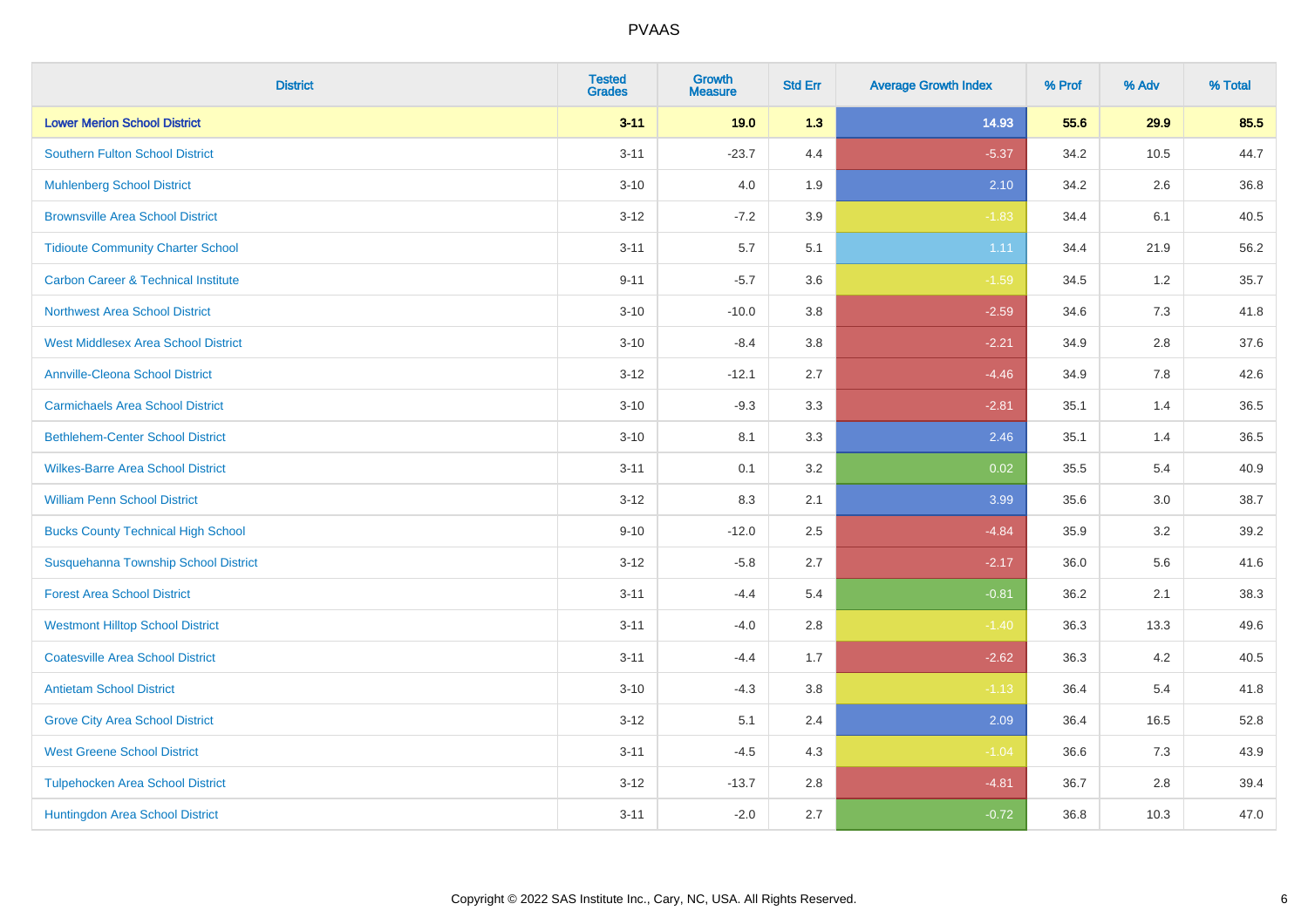| <b>District</b>                               | <b>Tested</b><br><b>Grades</b> | <b>Growth</b><br><b>Measure</b> | <b>Std Err</b> | <b>Average Growth Index</b> | % Prof | % Adv | % Total |
|-----------------------------------------------|--------------------------------|---------------------------------|----------------|-----------------------------|--------|-------|---------|
| <b>Lower Merion School District</b>           | $3 - 11$                       | 19.0                            | 1.3            | 14.93                       | 55.6   | 29.9  | 85.5    |
| Catasauqua Area School District               | $3 - 12$                       | $-12.1$                         | 3.0            | $-4.00$                     | 36.8   | 7.6   | 44.3    |
| <b>Tri-Valley School District</b>             | $3 - 10$                       | $-6.4$                          | 4.1            | $-1.57$                     | 37.0   | 4.4   | 41.3    |
| <b>Smethport Area School District</b>         | $3 - 12$                       | 0.6                             | 3.9            | 0.15                        | 37.0   | 1.8   | 38.9    |
| <b>Frazier School District</b>                | $3 - 11$                       | $-17.2$                         | 3.7            | $-4.70$                     | 37.1   | 1.6   | 38.7    |
| <b>Warren County School District</b>          | $3 - 11$                       | $-0.1$                          | 1.8            | $-0.06$                     | 37.2   | 5.3   | 42.6    |
| <b>Blairsville-Saltsburg School District</b>  | $3 - 11$                       | $-8.0$                          | 3.0            | $-2.68$                     | 37.3   | 7.0   | 44.3    |
| <b>Upper Dauphin Area School District</b>     | $3 - 11$                       | $-6.3$                          | 3.2            | $-1.98$                     | 37.4   | 4.8   | 42.2    |
| <b>Northern Potter School District</b>        | $3 - 12$                       | $-13.1$                         | 4.6            | $-2.84$                     | 37.5   | 0.0   | 37.5    |
| <b>Greater Nanticoke Area School District</b> | $3 - 12$                       | 11.2                            | 2.8            | 4.01                        | 38.0   | 12.4  | 50.4    |
| <b>Pittston Area School District</b>          | $3 - 11$                       | $-10.1$                         | 5.6            | $-1.80$                     | 38.1   | 9.5   | 47.6    |
| <b>Shamokin Area School District</b>          | $3 - 11$                       | $-7.7$                          | 4.8            | $-1.60$                     | 38.1   | 3.2   | 41.3    |
| <b>Collegium Charter School</b>               | $3 - 10$                       | 5.9                             | 2.5            | 2.33                        | 38.1   | $7.9$ | 46.0    |
| Philadelphia City School District             | $3 - 12$                       | 7.5                             | 0.6            | 12.64                       | 38.4   | 7.0   | 45.4    |
| <b>Conneaut School District</b>               | $3 - 12$                       | $-7.5$                          | 2.6            | $-2.91$                     | 38.4   | 7.4   | 45.8    |
| Lackawanna Trail School District              | $3 - 10$                       | $-21.7$                         | 3.5            | $-6.20$                     | 38.5   | 1.5   | 40.0    |
| <b>Juniata County School District</b>         | $3 - 12$                       | $-4.9$                          | 2.1            | $-2.26$                     | 38.5   | 2.9   | 41.4    |
| <b>Corry Area School District</b>             | $3 - 11$                       | $-5.3$                          | 2.6            | $-2.03$                     | 38.5   | 6.0   | 44.5    |
| <b>Tussey Mountain School District</b>        | $3 - 12$                       | 1.5                             | 3.7            | 0.40                        | 38.6   | 1.8   | 40.4    |
| <b>Big Spring School District</b>             | $3 - 11$                       | $-9.8$                          | 2.4            | $-4.00$                     | 38.6   | 8.9   | 47.5    |
| <b>Fannett-Metal School District</b>          | $3 - 11$                       | $-3.4$                          | 5.1            | $-0.67$                     | 38.7   | 8.1   | 46.8    |
| <b>Bensalem Township School District</b>      | $3 - 11$                       | 1.6                             | 1.6            | 0.98                        | 38.8   | 8.3   | 47.1    |
| <b>York Co School Of Technology</b>           | $9 - 12$                       | $-3.8$                          | 1.7            | $-2.22$                     | 39.1   | 5.6   | 44.7    |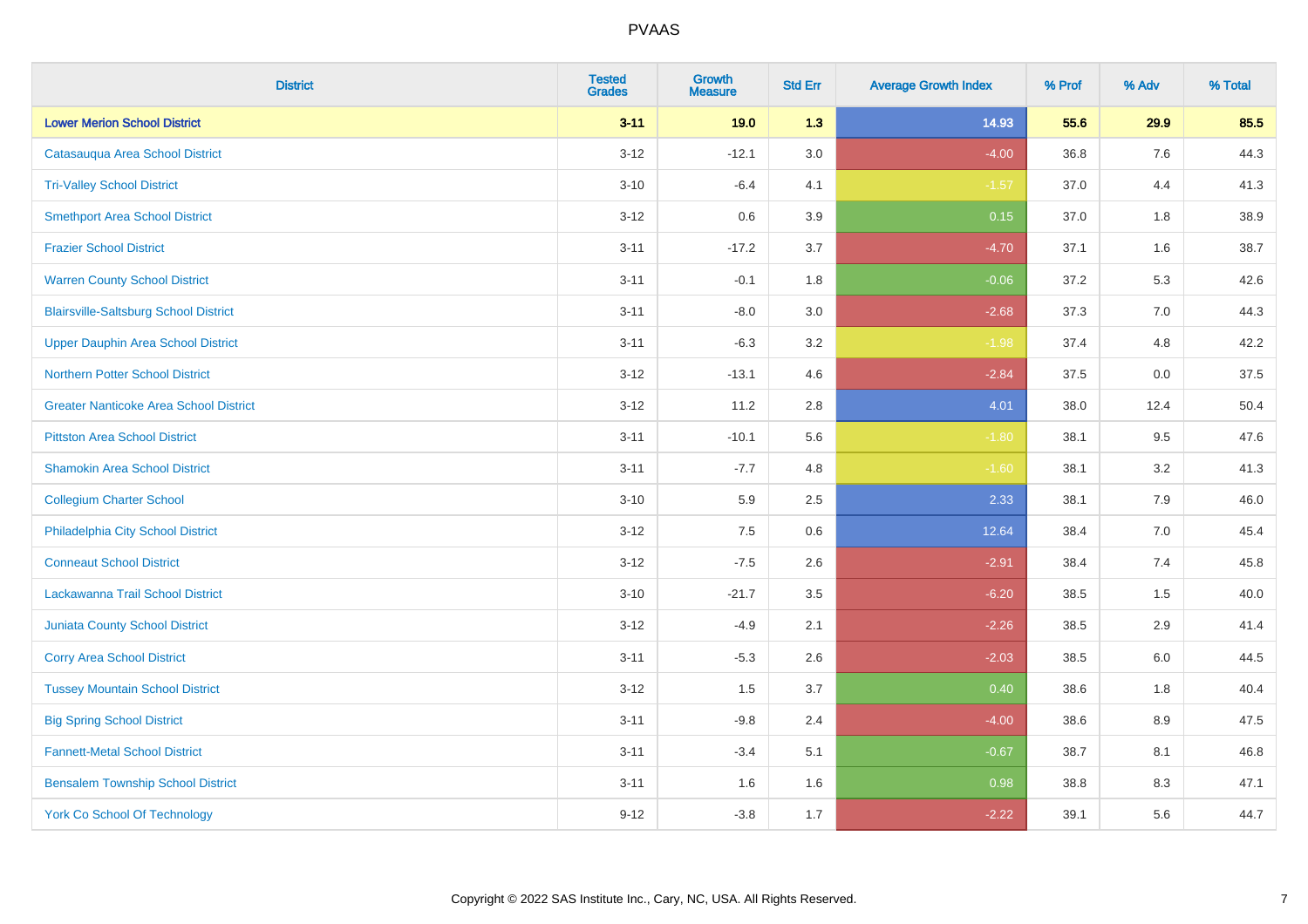| <b>District</b>                            | <b>Tested</b><br><b>Grades</b> | <b>Growth</b><br><b>Measure</b> | <b>Std Err</b> | <b>Average Growth Index</b> | % Prof | % Adv   | % Total |
|--------------------------------------------|--------------------------------|---------------------------------|----------------|-----------------------------|--------|---------|---------|
| <b>Lower Merion School District</b>        | $3 - 11$                       | 19.0                            | 1.3            | 14.93                       | 55.6   | 29.9    | 85.5    |
| <b>Minersville Area School District</b>    | $3 - 11$                       | $-14.4$                         | 3.7            | $-3.90$                     | 39.3   | 3.3     | 42.6    |
| <b>Towanda Area School District</b>        | $3 - 11$                       | 4.0                             | 2.8            | 1.44                        | 39.4   | 6.6     | 46.0    |
| <b>Kane Area School District</b>           | $3 - 10$                       | $-3.7$                          | 3.2            | $-1.17$                     | 39.5   | $9.9\,$ | 49.4    |
| <b>West Mifflin Area School District</b>   | $3 - 12$                       | $-12.3$                         | 2.9            | $-4.22$                     | 39.7   | 10.3    | 50.0    |
| <b>Bristol Borough School District</b>     | $3 - 12$                       | $-4.3$                          | 3.4            | $-1.27$                     | 39.7   | 1.3     | 41.0    |
| <b>Pequea Valley School District</b>       | $3 - 11$                       | $-5.8$                          | 3.2            | $-1.80$                     | 39.8   | 9.1     | 48.9    |
| <b>Easton Area School District</b>         | $3 - 12$                       | $-4.1$                          | 1.4            | $-2.91$                     | 39.9   | 4.0     | 43.9    |
| <b>Ferndale Area School District</b>       | $3 - 10$                       | $-5.8$                          | 4.3            | $-1.33$                     | 40.0   | 0.0     | 40.0    |
| Mastery Charter High School-Lenfest Campus | $7 - 11$                       | 2.5                             | 5.7            | 0.43                        | 40.0   | 0.0     | 40.0    |
| South Allegheny School District            | $3 - 11$                       | $-8.8$                          | 3.2            | $-2.70$                     | 40.5   | 0.0     | 40.5    |
| <b>Portage Area School District</b>        | $3 - 10$                       | $-8.1$                          | 3.6            | $-2.26$                     | 40.6   | 9.4     | 50.0    |
| <b>Crawford Central School District</b>    | $3 - 11$                       | $-4.7$                          | 2.2            | $-2.15$                     | 40.6   | 10.5    | 51.1    |
| <b>Canton Area School District</b>         | $3 - 11$                       | $-5.5$                          | 3.2            | $-1.75$                     | 40.7   | 2.3     | 43.0    |
| New Kensington-Arnold School District      | $3 - 11$                       | $-0.4$                          | 3.8            | $-0.10$                     | 40.7   | 3.7     | 44.4    |
| <b>Wallenpaupack Area School District</b>  | $3 - 11$                       | $-7.1$                          | 2.3            | $-3.09$                     | 40.8   | 2.4     | 43.1    |
| <b>Warrior Run School District</b>         | $3 - 11$                       | 4.6                             | 3.0            | 1.51                        | 40.9   | 8.1     | 49.0    |
| <b>Carlynton School District</b>           | $3 - 11$                       | 7.3                             | 3.3            | 2.22                        | 41.0   | 10.5    | 51.6    |
| <b>Forest Hills School District</b>        | $3 - 11$                       | $-7.3$                          | 2.7            | $-2.74$                     | 41.1   | 13.7    | 54.8    |
| <b>Western Wayne School District</b>       | $3 - 11$                       | 5.6                             | 2.9            | 1.93                        | 41.3   | 17.4    | 58.7    |
| <b>Oxford Area School District</b>         | $3 - 11$                       | $-4.3$                          | 1.9            | $-2.26$                     | 41.3   | 8.0     | 49.3    |
| <b>Galeton Area School District</b>        | $3 - 11$                       | 2.2                             | 5.3            | 0.42                        | 41.3   | 4.4     | 45.6    |
| <b>Forbes Road School District</b>         | $3 - 11$                       | 2.8                             | 5.1            | 0.56                        | 41.4   | 10.3    | 51.7    |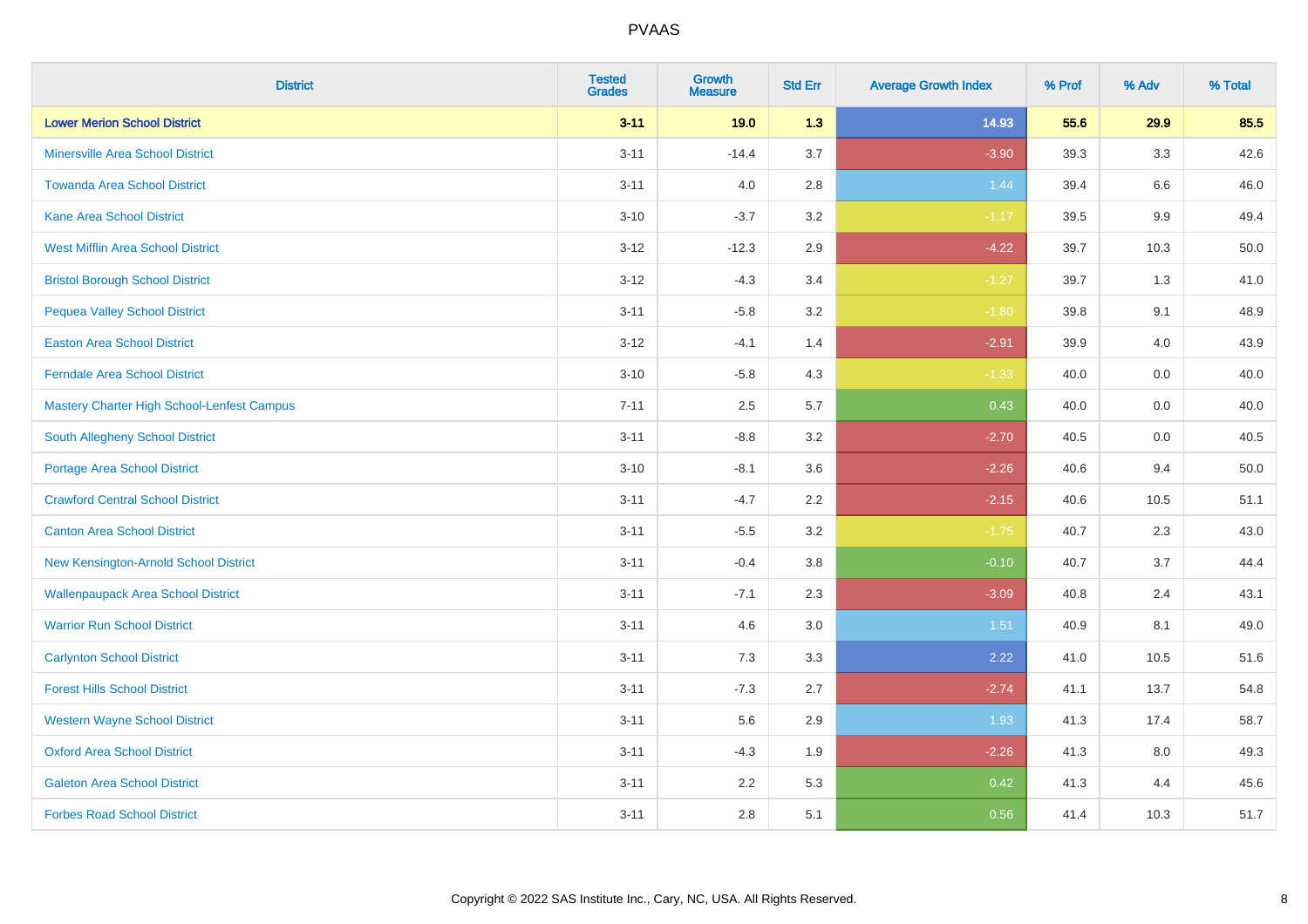| <b>District</b>                                         | <b>Tested</b><br><b>Grades</b> | Growth<br><b>Measure</b> | <b>Std Err</b> | <b>Average Growth Index</b> | % Prof | % Adv   | % Total |
|---------------------------------------------------------|--------------------------------|--------------------------|----------------|-----------------------------|--------|---------|---------|
| <b>Lower Merion School District</b>                     | $3 - 11$                       | 19.0                     | 1.3            | 14.93                       | 55.6   | 29.9    | 85.5    |
| <b>Ringgold School District</b>                         | $3 - 11$                       | $-14.7$                  | 2.4            | $-6.04$                     | 41.5   | 7.9     | 49.4    |
| <b>Solanco School District</b>                          | $3 - 11$                       | $-11.0$                  | 2.0            | $-5.55$                     | 41.6   | 4.5     | 46.1    |
| <b>North Schuylkill School District</b>                 | $3 - 11$                       | $-1.0$                   | 2.4            | $-0.42$                     | 41.8   | 5.1     | 46.8    |
| Penns Valley Area School District                       | $3 - 12$                       | 14.0                     | 2.9            | 4.80                        | 41.9   | 23.1    | 65.0    |
| <b>Muncy School District</b>                            | $3 - 11$                       | $-8.1$                   | 3.7            | $-2.21$                     | 42.0   | 3.8     | 45.8    |
| <b>Berwick Area School District</b>                     | $3 - 11$                       | $-9.3$                   | 2.6            | $-3.59$                     | 42.1   | 5.5     | 47.6    |
| Pennsylvania Distance Learning Charter School           | $3 - 12$                       | 9.3                      | 4.2            | 2.22                        | 42.2   | 3.1     | 45.3    |
| <b>Pine Grove Area School District</b>                  | $3 - 11$                       | $-7.7$                   | 2.9            | $-2.66$                     | 42.3   | 7.7     | 50.0    |
| <b>Reach Cyber Charter School</b>                       | $3 - 11$                       | 8.1                      | 4.7            | 1.72                        | 42.4   | 4.6     | 47.0    |
| Mifflinburg Area School District                        | $3 - 11$                       | $-15.8$                  | 2.5            | $-6.30$                     | 42.4   | 4.0     | 46.4    |
| <b>Curwensville Area School District</b>                | $3 - 11$                       | $-27.9$                  | 4.1            | $-6.72$                     | 42.5   | 4.1     | 46.6    |
| <b>Governor Mifflin School District</b>                 | $3 - 11$                       | 4.1                      | 1.8            | 2.33                        | 42.5   | 7.2     | 49.7    |
| <b>Butler Area School District</b>                      | $3 - 11$                       | $-6.5$                   | 1.5            | $-4.26$                     | 42.5   | 9.4     | 51.9    |
| <b>California Area School District</b>                  | $3 - 10$                       | $-7.3$                   | 3.6            | $-2.02$                     | 42.6   | 9.8     | 52.5    |
| <b>Northwestern School District</b>                     | $3 - 11$                       | $-24.9$                  | 3.5            | $-7.13$                     | 42.6   | 2.9     | 45.6    |
| <b>Wattsburg Area School District</b>                   | $3 - 11$                       | 6.5                      | 2.7            | 2.43                        | 42.7   | 7.6     | 50.3    |
| <b>Chambersburg Area School District</b>                | $3 - 11$                       | $-9.5$                   | 1.3            | $-7.20$                     | 42.7   | 8.6     | 51.4    |
| <b>Agora Cyber Charter School</b>                       | $3 - 11$                       | 5.8                      | 2.6            | 2.28                        | 42.8   | $6.6\,$ | 49.4    |
| <b>Union City Area School District</b>                  | $3 - 12$                       | $-10.2$                  | 3.6            | $-2.87$                     | 42.9   | 3.2     | 46.0    |
| <b>Claysburg-Kimmel School District</b>                 | $3 - 11$                       | $-5.7$                   | 4.0            | $-1.42$                     | 42.9   | 8.2     | 51.0    |
| Center For Student Learning Charter School At Pennsbury | $6 - 12$                       | $-2.9$                   | 6.1            | $-0.47$                     | 42.9   | 0.0     | 42.9    |
| <b>Hanover Area School District</b>                     | $3 - 11$                       | 2.2                      | 4.6            | 0.48                        | 42.9   | 5.7     | 48.6    |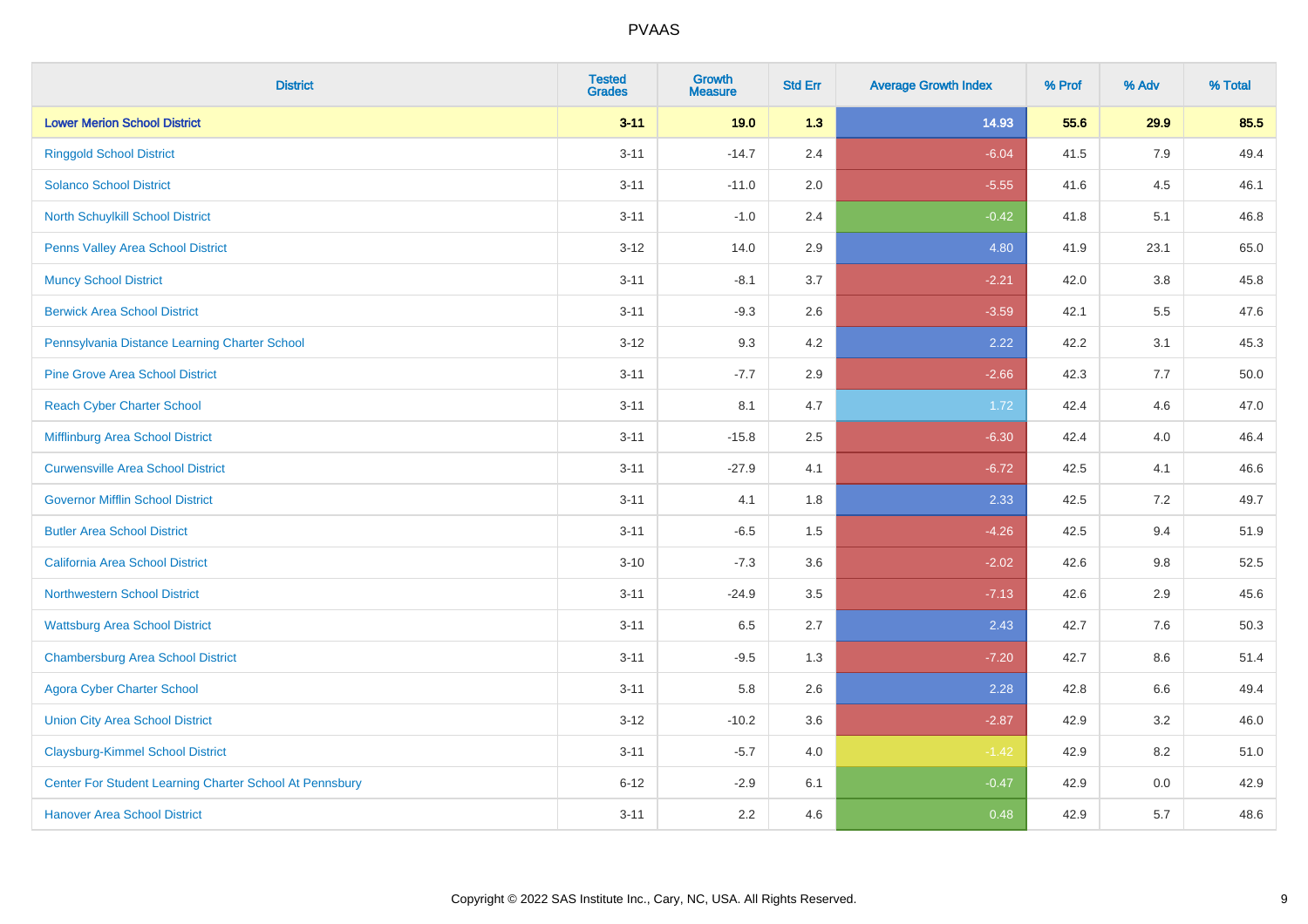| <b>District</b>                                | <b>Tested</b><br><b>Grades</b> | <b>Growth</b><br><b>Measure</b> | <b>Std Err</b> | <b>Average Growth Index</b> | % Prof | % Adv   | % Total |
|------------------------------------------------|--------------------------------|---------------------------------|----------------|-----------------------------|--------|---------|---------|
| <b>Lower Merion School District</b>            | $3 - 11$                       | 19.0                            | 1.3            | 14.93                       | 55.6   | 29.9    | 85.5    |
| <b>Monessen City School District</b>           | $3 - 10$                       | 8.3                             | 4.5            | 1.85                        | 42.9   | 2.9     | 45.7    |
| <b>Clearfield Area School District</b>         | $3 - 10$                       | $-9.4$                          | 2.6            | $-3.56$                     | 43.0   | 3.1     | 46.1    |
| <b>Riverside School District</b>               | $3 - 11$                       | $-3.2$                          | $3.0\,$        | $-1.09$                     | 43.0   | $9.0\,$ | 52.0    |
| Meyersdale Area School District                | $3 - 11$                       | 4.2                             | 4.0            | 1.07                        | 43.1   | 6.9     | 50.0    |
| <b>Purchase Line School District</b>           | $3 - 12$                       | 1.7                             | 3.5            | 0.47                        | 43.1   | 5.4     | 48.5    |
| <b>Oley Valley School District</b>             | $3 - 11$                       | $-0.4$                          | 2.8            | $-0.15$                     | 43.1   | 12.9    | 56.0    |
| <b>Troy Area School District</b>               | $3 - 10$                       | $-4.3$                          | 3.4            | $-1.26$                     | 43.2   | 5.7     | 48.9    |
| <b>Benton Area School District</b>             | $3 - 10$                       | $-9.7$                          | 4.5            | $-2.18$                     | 43.2   | 5.4     | 48.6    |
| <b>Titusville Area School District</b>         | $3 - 11$                       | $-13.2$                         | 2.6            | $-4.99$                     | 43.2   | 4.8     | 48.0    |
| <b>Hamburg Area School District</b>            | $3 - 11$                       | 8.9                             | 2.5            | 3.63                        | 43.5   | 8.2     | 51.7    |
| <b>Freedom Area School District</b>            | $3 - 11$                       | $-7.1$                          | 3.0            | $-2.37$                     | 43.8   | 4.2     | 47.9    |
| Jefferson-Morgan School District               | $3 - 10$                       | $-9.9$                          | 4.2            | $-2.35$                     | 43.8   | 4.2     | 47.9    |
| <b>MaST Community Charter School</b>           | $3 - 10$                       | $-4.1$                          | 2.7            | $-1.52$                     | 44.0   | 9.5     | 53.4    |
| <b>Pottsgrove School District</b>              | $3 - 11$                       | 2.8                             | 2.0            | 1.35                        | 44.0   | 10.0    | 53.9    |
| <b>Williamsport Area School District</b>       | $3 - 11$                       | 1.9                             | 1.8            | 1.04                        | 44.1   | 12.8    | 56.9    |
| <b>Forest City Regional School District</b>    | $3 - 12$                       | $-6.0$                          | 3.0            | $-1.96$                     | 44.1   | 0.0     | 44.1    |
| <b>Bentworth School District</b>               | $3 - 11$                       | 5.7                             | 3.2            | 1.75                        | 44.2   | 19.5    | 63.6    |
| <b>Bangor Area School District</b>             | $3 - 12$                       | $-0.9$                          | 2.0            | $-0.43$                     | 44.3   | 4.7     | 49.0    |
| <b>Mastery Charter School - Hardy Williams</b> | $3 - 11$                       | 11.4                            | 3.4            | 3.33                        | 44.3   | 5.7     | 50.0    |
| <b>Juniata Valley School District</b>          | $3 - 11$                       | $-3.9$                          | 3.5            | $-1.10$                     | 44.4   | 3.5     | 47.8    |
| Oil City Area School District                  | $3 - 11$                       | $-2.9$                          | 2.6            | $-1.08$                     | 44.4   | 5.8     | 50.2    |
| <b>Somerset Area School District</b>           | $3 - 11$                       | $-4.4$                          | 2.3            | $-1.93$                     | 44.4   | 14.9    | 59.3    |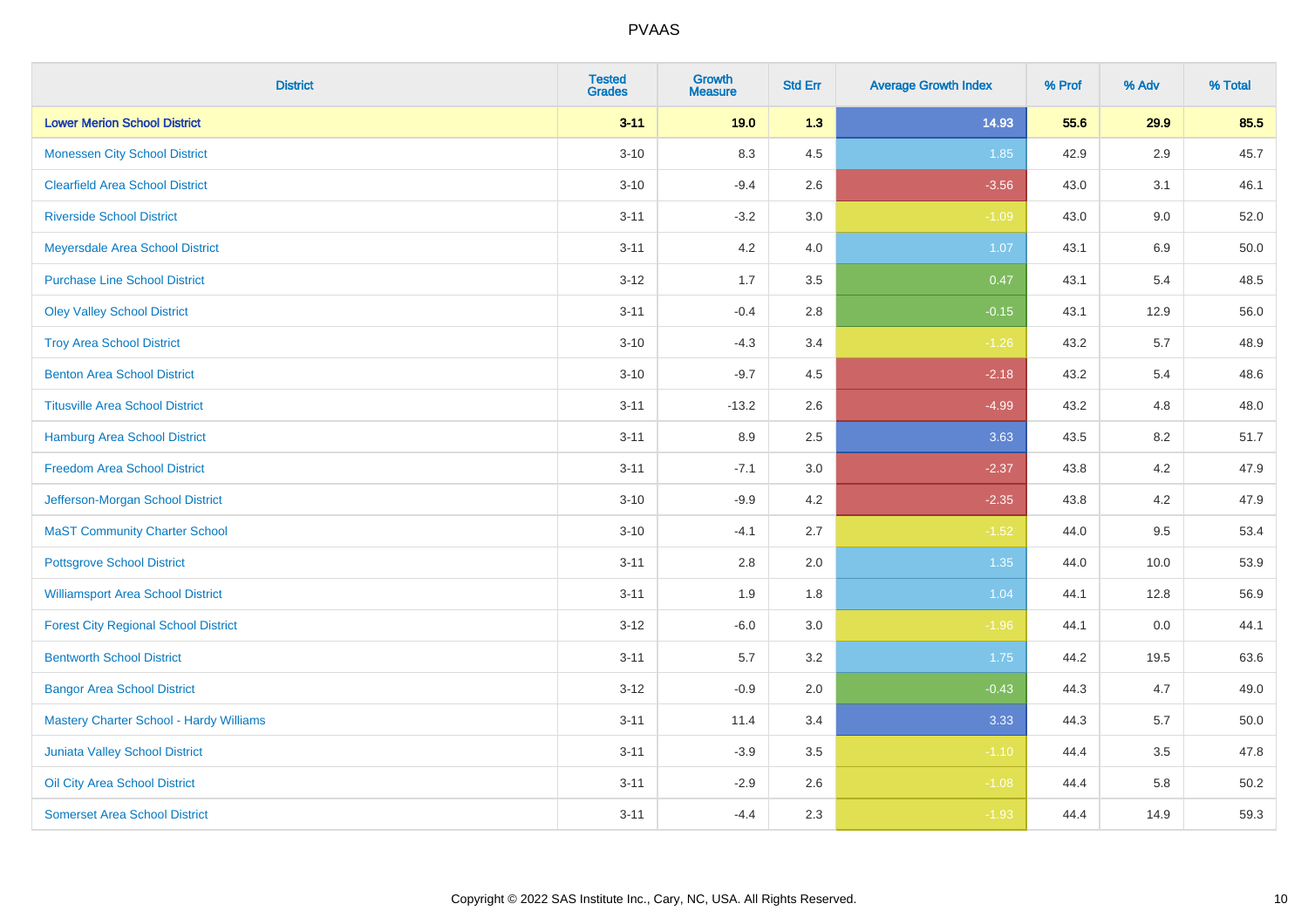| <b>District</b>                           | <b>Tested</b><br><b>Grades</b> | <b>Growth</b><br><b>Measure</b> | <b>Std Err</b> | <b>Average Growth Index</b> | % Prof | % Adv | % Total |
|-------------------------------------------|--------------------------------|---------------------------------|----------------|-----------------------------|--------|-------|---------|
| <b>Lower Merion School District</b>       | $3 - 11$                       | 19.0                            | 1.3            | 14.93                       | 55.6   | 29.9  | 85.5    |
| <b>Highlands School District</b>          | $3 - 11$                       | $-7.4$                          | 2.7            | $-2.76$                     | 44.4   | 3.7   | 48.2    |
| <b>Tamaqua Area School District</b>       | $3 - 12$                       | $-8.2$                          | 2.5            | $-3.24$                     | 44.5   | 1.9   | 46.4    |
| Montoursville Area School District        | $3 - 12$                       | 10.8                            | 2.5            | 4.24                        | 44.6   | 20.1  | 64.8    |
| <b>Blue Ridge School District</b>         | $3 - 11$                       | $-0.5$                          | 3.6            | $-0.12$                     | 44.6   | 3.1   | 47.7    |
| <b>Chichester School District</b>         | $3 - 11$                       | $-2.7$                          | 2.3            | $-1.17$                     | 44.6   | 6.6   | 51.2    |
| <b>Bethlehem Area School District</b>     | $3 - 11$                       | 9.3                             | 1.1            | 8.15                        | 44.7   | 12.0  | 56.7    |
| <b>Keystone Central School District</b>   | $3 - 11$                       | $-5.1$                          | 2.0            | $-2.46$                     | 44.7   | 4.6   | 49.4    |
| <b>Pottsville Area School District</b>    | $3 - 12$                       | 4.4                             | 2.3            | 1.94                        | 44.8   | 5.4   | 50.2    |
| <b>Laurel Highlands School District</b>   | $3 - 11$                       | 4.3                             | 2.4            | 1.81                        | 44.9   | 9.6   | 54.5    |
| <b>Tunkhannock Area School District</b>   | $3 - 11$                       | 2.3                             | 2.2            | 1.01                        | 44.9   | 9.6   | 54.6    |
| <b>Upper Darby School District</b>        | $3 - 12$                       | 6.9                             | 1.5            | 4.62                        | 45.0   | 6.7   | 51.7    |
| <b>Hazleton Area School District</b>      | $3 - 11$                       | 9.6                             | 1.4            | 6.77                        | 45.0   | 7.8   | 52.9    |
| <b>Homer-Center School District</b>       | $3 - 11$                       | 9.7                             | 3.6            | 2.70                        | 45.1   | 17.2  | 62.3    |
| <b>Tuscarora School District</b>          | $3 - 11$                       | $-0.6$                          | 2.3            | $-0.27$                     | 45.1   | 8.1   | 53.2    |
| <b>Mid Valley School District</b>         | $3 - 10$                       | $-1.7$                          | 3.0            | $-0.55$                     | 45.1   | 7.8   | 52.9    |
| <b>Mount Carmel Area School District</b>  | $3 - 11$                       | $-0.6$                          | 3.1            | $-0.18$                     | 45.3   | 2.1   | 47.4    |
| Gettysburg Area School District           | $3 - 11$                       | $-4.0$                          | 2.1            | $-1.89$                     | 45.3   | 14.0  | 59.3    |
| <b>Milton Area School District</b>        | $3 - 11$                       | $-8.7$                          | 2.5            | $-3.52$                     | 45.4   | 6.9   | 52.3    |
| <b>Clarion Area School District</b>       | $3 - 11$                       | 10.3                            | 4.1            | 2.51                        | 45.4   | 14.6  | 60.0    |
| <b>Connellsville Area School District</b> | $3 - 11$                       | 6.1                             | 2.0            | 3.05                        | 45.4   | 7.8   | 53.2    |
| South Williamsport Area School District   | $3 - 10$                       | $-5.7$                          | 2.5            | $-2.30$                     | 45.5   | 4.5   | 50.0    |
| <b>Scranton School District</b>           | $3 - 12$                       | $-2.9$                          | 2.4            | $-1.22$                     | 45.6   | 3.6   | 49.1    |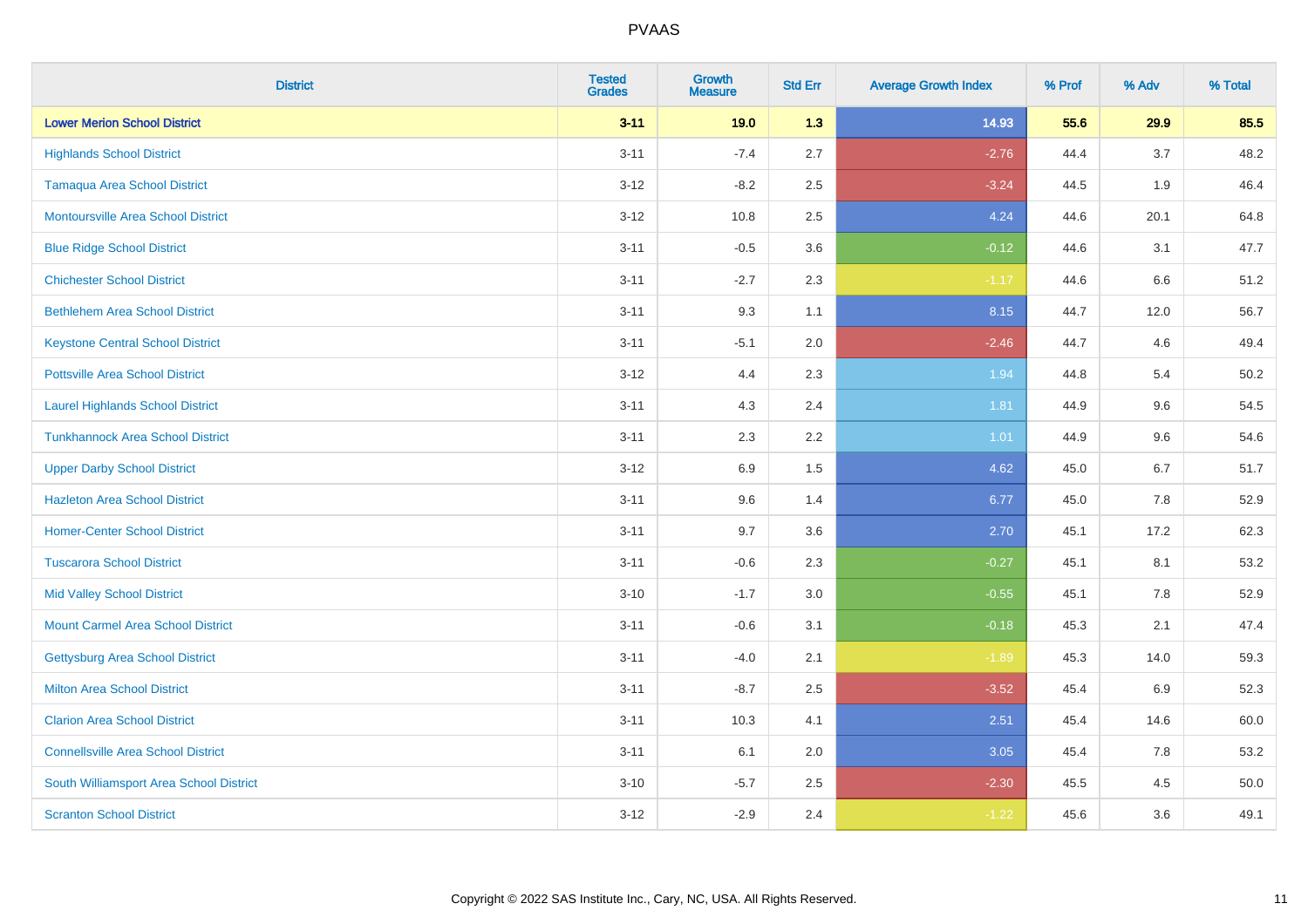| <b>District</b>                                 | <b>Tested</b><br><b>Grades</b> | Growth<br><b>Measure</b> | <b>Std Err</b> | <b>Average Growth Index</b> | % Prof | % Adv | % Total |
|-------------------------------------------------|--------------------------------|--------------------------|----------------|-----------------------------|--------|-------|---------|
| <b>Lower Merion School District</b>             | $3 - 11$                       | 19.0                     | 1.3            | 14.93                       | 55.6   | 29.9  | 85.5    |
| Renaissance Academy Charter School              | $3 - 11$                       | 8.3                      | 3.3            | 2.54                        | 45.6   | 22.8  | 68.4    |
| Hatboro-Horsham School District                 | $3 - 11$                       | $-12.8$                  | 1.7            | $-7.47$                     | 45.6   | 7.2   | 52.8    |
| <b>Ridley School District</b>                   | $3 - 12$                       | 10.0                     | 1.6            | 6.10                        | 45.6   | 8.2   | 53.8    |
| Pocono Mountain School District                 | $3 - 12$                       | 6.8                      | 1.5            | 4.62                        | 45.8   | 5.0   | 50.7    |
| East Stroudsburg Area School District           | $3 - 11$                       | 0.1                      | 1.6            | 0.05                        | 45.8   | 7.8   | 53.6    |
| <b>City CHS</b>                                 | $10 - 11$                      | 13.6                     | 2.7            | 5.12                        | 45.8   | 3.0   | 48.8    |
| <b>Bradford Area School District</b>            | $3 - 12$                       | $-9.3$                   | 2.4            | $-3.87$                     | 45.8   | 8.3   | 54.2    |
| <b>Cheltenham School District</b>               | $3 - 11$                       | $-1.4$                   | 2.1            | $-0.67$                     | 46.1   | 10.0  | 56.1    |
| <b>Elk Lake School District</b>                 | $3 - 11$                       | $-4.0$                   | 3.3            | $-1.23$                     | 46.2   | 3.3   | 49.4    |
| <b>Salisbury Township School District</b>       | $3 - 11$                       | 6.3                      | 3.6            | 1.77                        | 46.2   | 6.6   | 52.8    |
| <b>Eastern Lancaster County School District</b> | $3 - 12$                       | 4.5                      | $2.2\,$        | 2.09                        | 46.3   | 11.4  | 57.6    |
| Pennsylvania Cyber Charter School               | $3 - 11$                       | 11.6                     | 1.5            | 7.54                        | 46.3   | 5.0   | 51.3    |
| Lehigh Valley Academy Regional Charter School   | $3 - 11$                       | 0.7                      | 2.3            | 0.32                        | 46.3   | 5.0   | 51.4    |
| <b>Middletown Area School District</b>          | $3 - 11$                       | $-5.3$                   | 2.6            | $-2.05$                     | 46.4   | 5.3   | 51.7    |
| <b>Warwick School District</b>                  | $3 - 11$                       | 5.2                      | 1.9            | 2.76                        | 46.4   | 17.0  | 63.3    |
| <b>Blue Mountain School District</b>            | $3 - 10$                       | $-5.8$                   | 2.3            | $-2.56$                     | 46.6   | 8.5   | 55.1    |
| <b>Chestnut Ridge School District</b>           | $3 - 12$                       | $-3.4$                   | 2.9            | $-1.17$                     | 46.6   | 5.8   | 52.4    |
| <b>Penn-Delco School District</b>               | $3 - 11$                       | $-6.8$                   | 1.9            | $-3.51$                     | 46.6   | 3.2   | 49.8    |
| <b>Interboro School District</b>                | $3 - 12$                       | $-7.3$                   | 2.1            | $-3.43$                     | 46.6   | 4.8   | 51.4    |
| Jeannette City School District                  | $3 - 11$                       | $-4.3$                   | 3.8            | $-1.13$                     | 46.7   | 7.5   | 54.2    |
| <b>Montrose Area School District</b>            | $3 - 10$                       | $-5.5$                   | $3.0\,$        | $-1.82$                     | 46.7   | 5.4   | 52.2    |
| <b>Pennridge School District</b>                | $3 - 10$                       | $-16.8$                  | 1.4            | $-11.59$                    | 46.8   | 8.0   | 54.9    |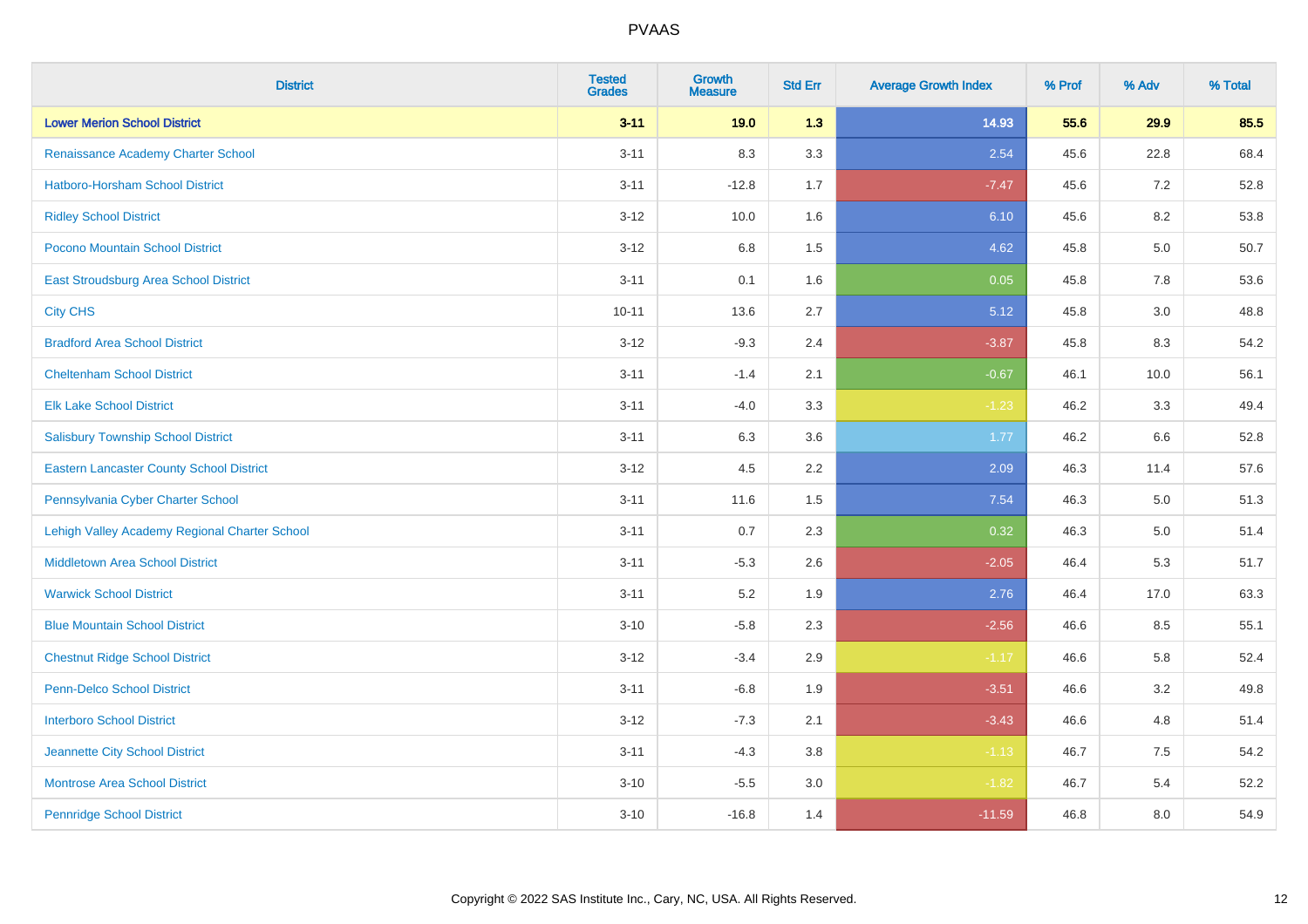| <b>District</b>                             | <b>Tested</b><br><b>Grades</b> | Growth<br><b>Measure</b> | <b>Std Err</b> | <b>Average Growth Index</b> | % Prof | % Adv | % Total |
|---------------------------------------------|--------------------------------|--------------------------|----------------|-----------------------------|--------|-------|---------|
| <b>Lower Merion School District</b>         | $3 - 11$                       | 19.0                     | 1.3            | 14.93                       | 55.6   | 29.9  | 85.5    |
| <b>Athens Area School District</b>          | $3 - 11$                       | 1.6                      | 2.5            | 0.64                        | 46.9   | 7.6   | 54.5    |
| <b>Jersey Shore Area School District</b>    | $3 - 11$                       | 0.5                      | 2.6            | 0.21                        | 47.1   | 9.2   | 56.2    |
| Mifflin County School District              | $3 - 11$                       | 9.1                      | 1.7            | 5.49                        | 47.1   | 6.7   | 53.8    |
| <b>West Branch Area School District</b>     | $3 - 11$                       | 0.2                      | 3.8            | 0.05                        | 47.2   | 1.9   | 49.1    |
| <b>Penncrest School District</b>            | $3 - 11$                       | 5.7                      | 2.2            | 2.57                        | 47.2   | 7.1   | 54.3    |
| Commonwealth Charter Academy Charter School | $3 - 10$                       | 9.1                      | 1.9            | 4.90                        | 47.2   | 9.1   | 56.3    |
| <b>New Foundations Charter School</b>       | $3 - 11$                       | 5.4                      | 2.2            | 2.41                        | 47.2   | 2.5   | 49.8    |
| <b>Cornwall-Lebanon School District</b>     | $3 - 11$                       | 8.3                      | 1.6            | 5.08                        | 47.2   | 8.4   | 55.6    |
| <b>Northern Cambria School District</b>     | $3 - 11$                       | 10.0                     | 3.3            | 3.04                        | 47.4   | 5.1   | 52.6    |
| <b>Cranberry Area School District</b>       | $3 - 12$                       | 9.2                      | 3.0            | 3.04                        | 47.5   | 10.2  | 57.6    |
| <b>Greensburg Salem School District</b>     | $3 - 11$                       | $-4.4$                   | 2.4            | $-1.88$                     | 47.6   | 4.9   | 52.4    |
| <b>Indiana Area School District</b>         | $3 - 11$                       | $-5.3$                   | 2.3            | $-2.28$                     | 47.6   | 18.4  | 66.1    |
| <b>Bellefonte Area School District</b>      | $3 - 11$                       | $-0.4$                   | 2.2            | $-0.17$                     | 47.6   | 10.6  | 58.2    |
| Altoona Area School District                | $3 - 12$                       | 3.3                      | 1.6            | 1.99                        | 47.7   | 8.2   | 55.9    |
| <b>Susquenita School District</b>           | $3 - 11$                       | $-0.1$                   | 2.8            | $-0.01$                     | 47.7   | 10.1  | 57.8    |
| <b>North Star School District</b>           | $3 - 11$                       | $-8.7$                   | 3.5            | $-2.51$                     | 47.8   | 6.0   | 53.7    |
| <b>Spring Cove School District</b>          | $3 - 11$                       | 3.4                      | 2.5            | 1.33                        | 47.8   | 12.7  | 60.4    |
| Leechburg Area School District              | $3 - 11$                       | 4.4                      | 4.0            | 1.09                        | 47.8   | 19.6  | 67.4    |
| Southern Tioga School District              | $3 - 11$                       | $-11.5$                  | 2.7            | $-4.25$                     | 47.8   | 6.4   | 54.3    |
| <b>Panther Valley School District</b>       | $3 - 12$                       | $-0.6$                   | 3.3            | $-0.19$                     | 47.9   | 4.3   | 52.1    |
| <b>Stroudsburg Area School District</b>     | $3 - 11$                       | $5.5\,$                  | 1.9            | 2.88                        | 48.1   | 4.2   | 52.3    |
| <b>Conemaugh Valley School District</b>     | $3 - 12$                       | $-3.2$                   | 4.1            | $-0.78$                     | 48.2   | 5.6   | 53.7    |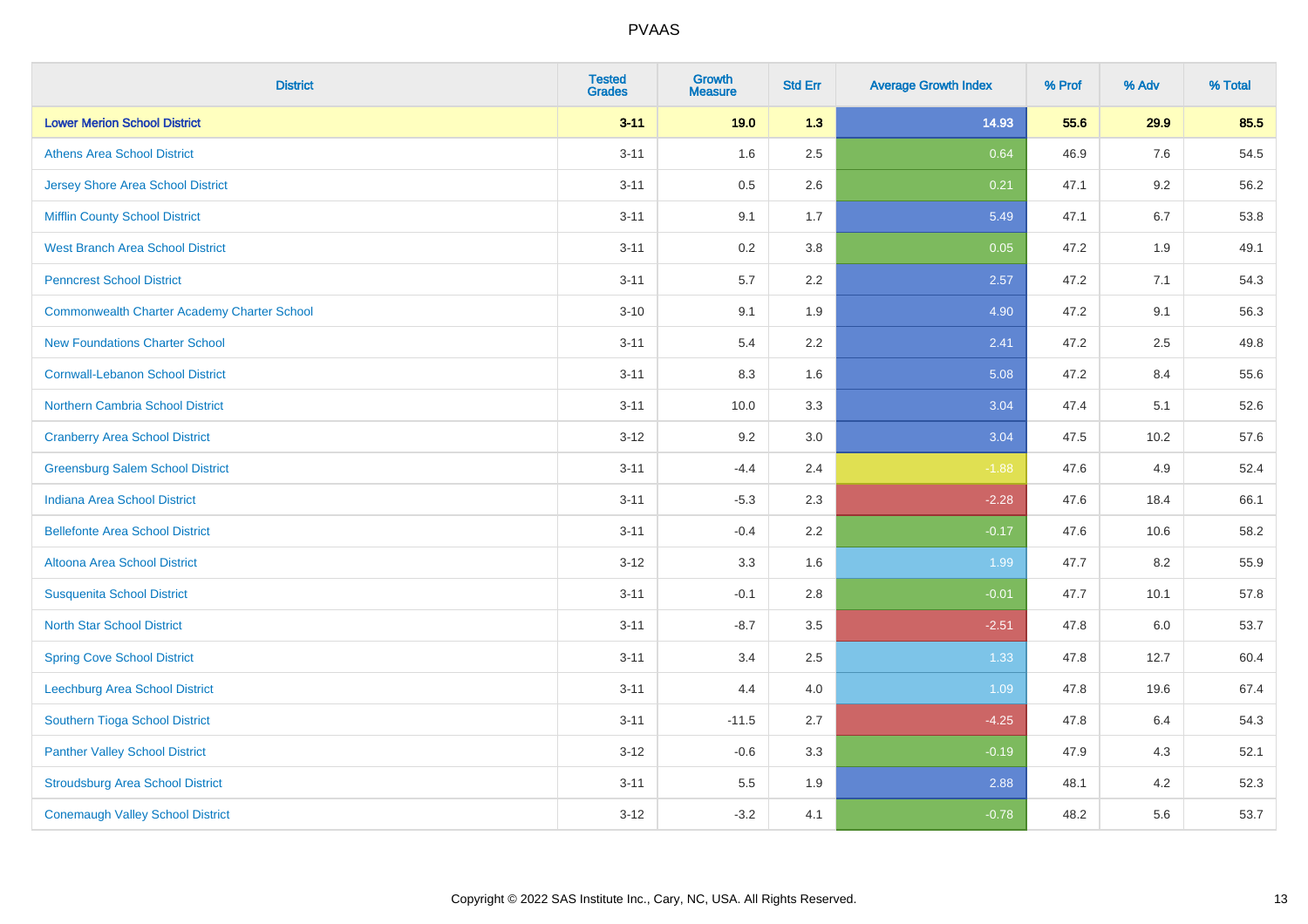| <b>District</b>                                | <b>Tested</b><br><b>Grades</b> | <b>Growth</b><br><b>Measure</b> | <b>Std Err</b> | <b>Average Growth Index</b> | % Prof | % Adv | % Total |
|------------------------------------------------|--------------------------------|---------------------------------|----------------|-----------------------------|--------|-------|---------|
| <b>Lower Merion School District</b>            | $3 - 11$                       | 19.0                            | 1.3            | 14.93                       | 55.6   | 29.9  | 85.5    |
| <b>Sharon City School District</b>             | $3 - 11$                       | 4.9                             | 2.6            | 1.87                        | 48.2   | 5.3   | 53.4    |
| <b>Iroquois School District</b>                | $3 - 11$                       | 13.1                            | 3.0            | 4.35                        | 48.2   | 7.8   | 56.0    |
| <b>Franklin Area School District</b>           | $3 - 11$                       | 6.6                             | 2.8            | 2.34                        | 48.2   | 4.5   | 52.7    |
| <b>East Lycoming School District</b>           | $3 - 11$                       | $-6.0$                          | 2.7            | $-2.24$                     | 48.3   | 4.2   | 52.5    |
| <b>Trinity Area School District</b>            | $3 - 11$                       | $-5.4$                          | 2.0            | $-2.71$                     | 48.3   | 11.8  | 60.1    |
| <b>Bald Eagle Area School District</b>         | $3 - 11$                       | $-2.1$                          | 2.7            | $-0.75$                     | 48.4   | 9.4   | 57.7    |
| <b>Bedford Area School District</b>            | $3 - 11$                       | 2.5                             | 2.6            | 0.93                        | 48.5   | 10.0  | 58.5    |
| <b>Fort Leboeuf School District</b>            | $3 - 11$                       | 11.7                            | 2.5            | 4.73                        | 48.5   | 21.1  | 69.6    |
| <b>Moshannon Valley School District</b>        | $3 - 10$                       | $-7.0$                          | 3.4            | $-2.01$                     | 48.5   | 0.0   | 48.5    |
| <b>Lakeland School District</b>                | $3 - 11$                       | 1.1                             | 2.8            | 0.38                        | 48.6   | 3.7   | 52.3    |
| Montgomery Area School District                | $3 - 11$                       | 10.7                            | 3.6            | 2.96                        | 48.7   | 12.4  | 61.1    |
| <b>Wilson Area School District</b>             | $3 - 11$                       | 6.0                             | 2.6            | 2.30                        | 48.7   | 8.5   | 57.2    |
| <b>Saucon Valley School District</b>           | $3 - 11$                       | 14.7                            | 2.5            | 5.98                        | 48.7   | 20.2  | 69.0    |
| <b>Harbor Creek School District</b>            | $3 - 11$                       | $-7.1$                          | 2.7            | $-2.67$                     | 48.8   | 15.2  | 64.0    |
| <b>Berlin Brothersvalley School District</b>   | $3 - 11$                       | 4.0                             | 4.2            | 0.96                        | 48.8   | 14.0  | 62.8    |
| <b>Eastern Lebanon County School District</b>  | $3 - 11$                       | 8.6                             | 2.2            | 3.84                        | 48.8   | 11.4  | 60.3    |
| <b>Ridgway Area School District</b>            | $3 - 11$                       | $-14.5$                         | 4.1            | $-3.56$                     | 49.0   | 9.8   | 58.8    |
| <b>Shaler Area School District</b>             | $3 - 11$                       | $-0.8$                          | 1.9            | $-0.43$                     | 49.1   | 9.6   | 58.7    |
| <b>Brandywine Heights Area School District</b> | $3 - 11$                       | $-4.9$                          | 2.7            | $-1.81$                     | 49.2   | 8.2   | 57.4    |
| <b>Wellsboro Area School District</b>          | $3 - 11$                       | $-12.4$                         | 3.0            | $-4.11$                     | 49.2   | 11.9  | 61.1    |
| <b>Lower Dauphin School District</b>           | $3 - 11$                       | 0.6                             | 1.9            | 0.33                        | 49.2   | 12.6  | 61.8    |
| <b>Brockway Area School District</b>           | $3 - 11$                       | 0.6                             | 3.6            | 0.16                        | 49.2   | 7.7   | 56.9    |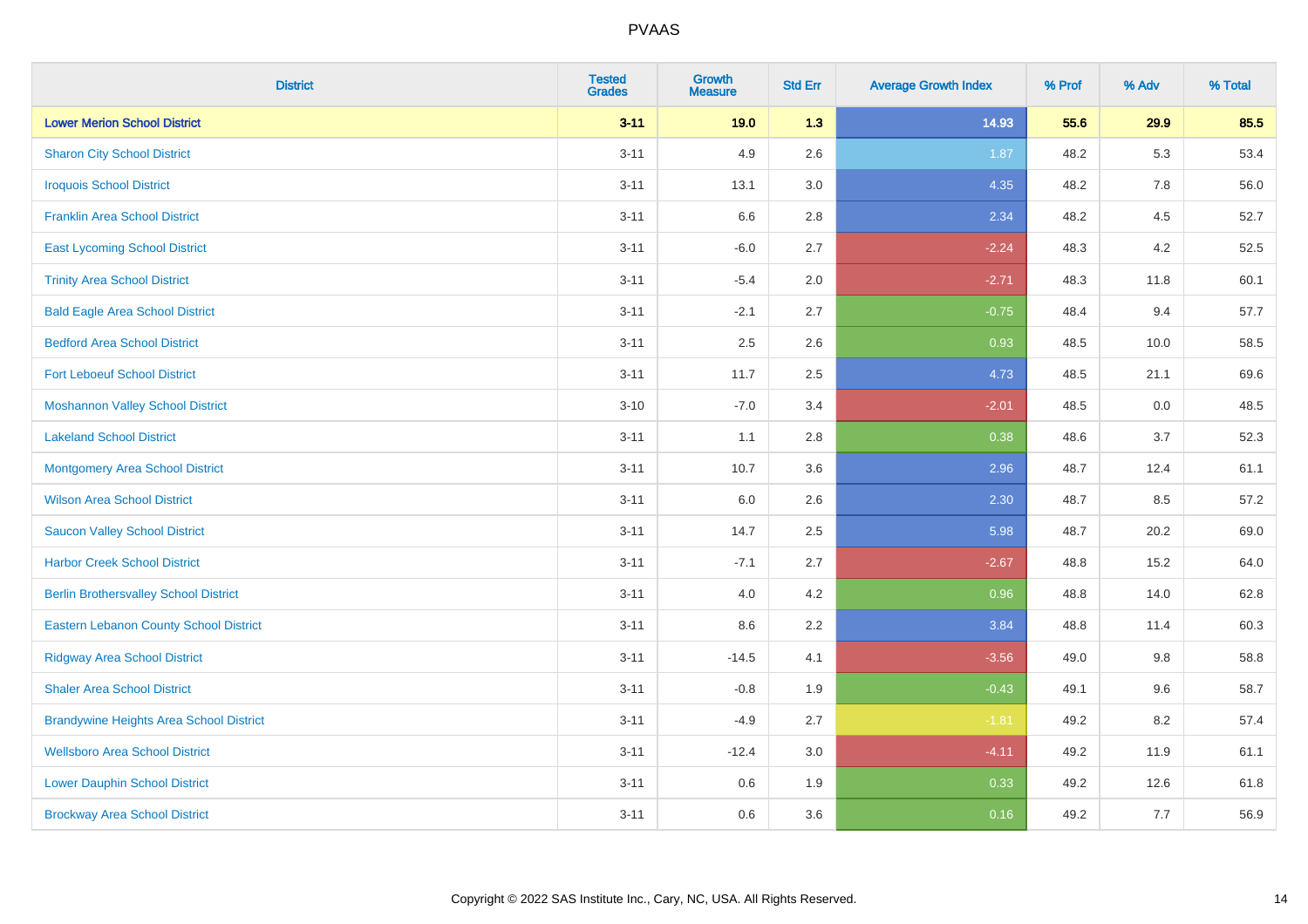| <b>District</b>                                | <b>Tested</b><br><b>Grades</b> | <b>Growth</b><br><b>Measure</b> | <b>Std Err</b> | <b>Average Growth Index</b> | % Prof | % Adv | % Total |
|------------------------------------------------|--------------------------------|---------------------------------|----------------|-----------------------------|--------|-------|---------|
| <b>Lower Merion School District</b>            | $3 - 11$                       | 19.0                            | 1.3            | 14.93                       | 55.6   | 29.9  | 85.5    |
| <b>Whitehall-Coplay School District</b>        | $3 - 11$                       | 6.1                             | 1.8            | 3.45                        | 49.3   | 7.4   | 56.6    |
| <b>Avella Area School District</b>             | $3 - 12$                       | $-0.3$                          | 4.7            | $-0.05$                     | 49.3   | 14.5  | 63.8    |
| <b>Wyoming Valley West School District</b>     | $3 - 11$                       | $-2.2$                          | 2.4            | $-0.91$                     | 49.4   | 3.0   | 52.4    |
| <b>Susquehanna Community School District</b>   | $3 - 11$                       | $-2.8$                          | 4.2            | $-0.66$                     | 49.4   | 6.9   | 56.3    |
| <b>Riverside Beaver County School District</b> | $3 - 11$                       | $-14.0$                         | 3.0            | $-4.64$                     | 49.4   | 8.8   | 58.2    |
| <b>Mohawk Area School District</b>             | $3 - 11$                       | $-7.5$                          | 3.1            | $-2.45$                     | 49.4   | 11.0  | 60.4    |
| <b>Twin Valley School District</b>             | $3 - 12$                       | $-3.6$                          | 2.1            | $-1.69$                     | 49.6   | 7.1   | 56.8    |
| Schuylkill Haven Area School District          | $3 - 11$                       | $-15.3$                         | 3.1            | $-4.87$                     | 49.7   | 2.4   | 52.1    |
| Moniteau School District                       | $3 - 11$                       | $-11.8$                         | 3.3            | $-3.56$                     | 50.0   | 6.3   | 56.3    |
| <b>Waynesboro Area School District</b>         | $3 - 12$                       | $-6.1$                          | 1.9            | $-3.20$                     | 50.0   | 6.8   | 56.8    |
| <b>Apollo-Ridge School District</b>            | $3 - 12$                       | $-4.7$                          | 3.7            | $-1.24$                     | 50.0   | 10.0  | 60.0    |
| <b>Burgettstown Area School District</b>       | $3 - 11$                       | $-2.1$                          | 3.4            | $-0.62$                     | 50.0   | 1.4   | 51.4    |
| South Side Area School District                | $3 - 11$                       | $-1.6$                          | 3.3            | $-0.48$                     | 50.0   | 6.8   | 56.8    |
| <b>Elizabethtown Area School District</b>      | $3 - 12$                       | $-0.9$                          | 1.9            | $-0.47$                     | 50.0   | 11.2  | 61.2    |
| <b>Glendale School District</b>                | $3 - 10$                       | $-0.9$                          | 3.7            | $-0.24$                     | 50.0   | 5.4   | 55.4    |
| Insight PA Cyber Charter School                | $3 - 11$                       | 0.7                             | 5.7            | 0.12                        | 50.0   | 4.8   | 54.8    |
| <b>Oswayo Valley School District</b>           | $3 - 12$                       | 8.5                             | 5.0            | 1.68                        | 50.0   | 16.7  | 66.7    |
| Pen Argyl Area School District                 | $3 - 12$                       | 9.2                             | 2.7            | 3.46                        | 50.0   | 12.6  | 62.6    |
| <b>Greenwood School District</b>               | $3 - 11$                       | 15.9                            | 3.9            | 4.11                        | 50.0   | 25.0  | 75.0    |
| <b>Great Valley School District</b>            | $3 - 11$                       | 15.0                            | 1.9            | 7.98                        | 50.0   | 35.0  | 85.0    |
| <b>Centennial School District</b>              | $3 - 10$                       | 7.1                             | 1.7            | 4.29                        | 50.1   | 8.7   | 58.9    |
| Ambridge Area School District                  | $3 - 12$                       | 9.1                             | 2.6            | 3.46                        | 50.4   | 10.7  | 61.1    |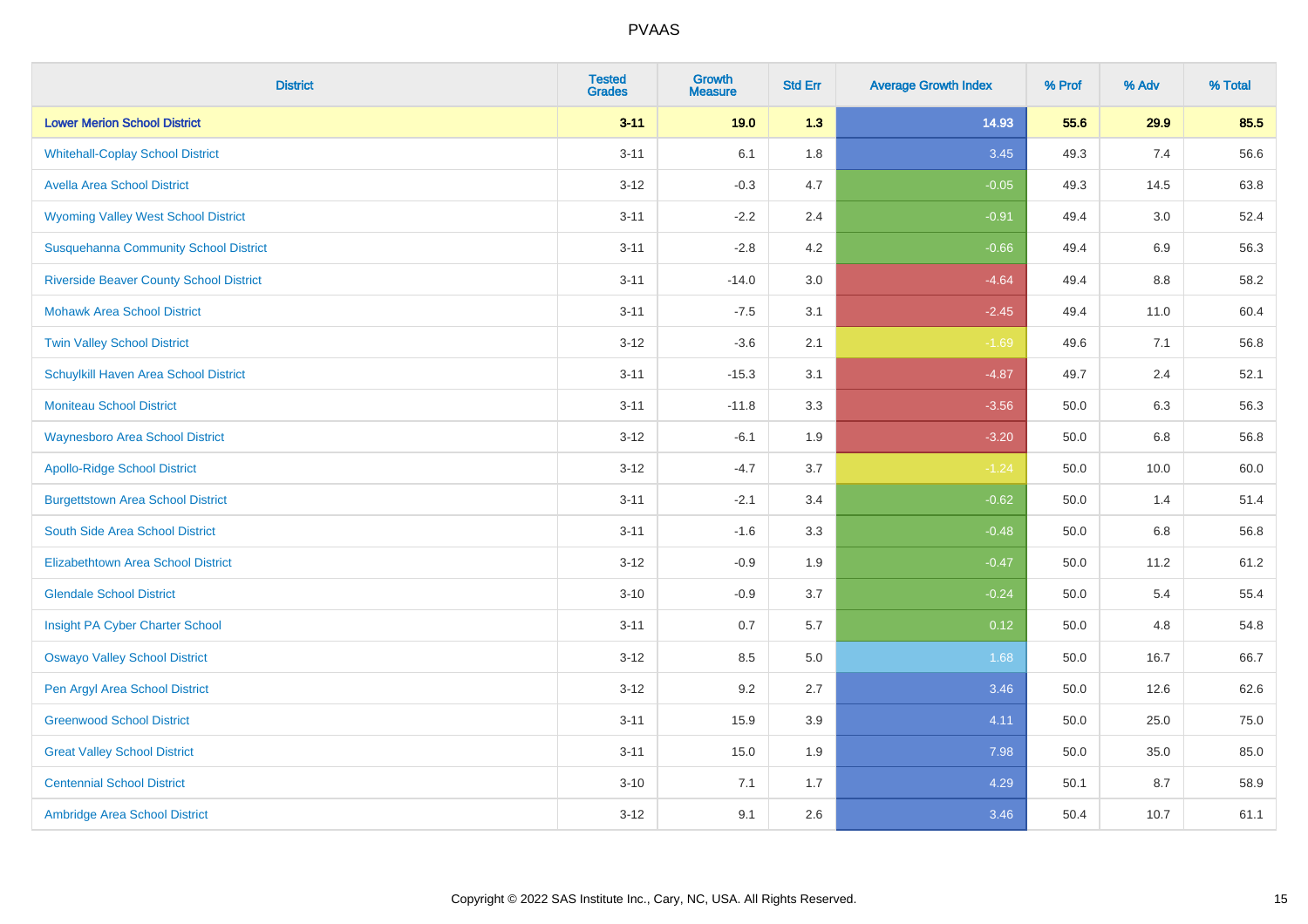| <b>District</b>                          | <b>Tested</b><br><b>Grades</b> | Growth<br><b>Measure</b> | <b>Std Err</b> | <b>Average Growth Index</b> | % Prof | % Adv | % Total |
|------------------------------------------|--------------------------------|--------------------------|----------------|-----------------------------|--------|-------|---------|
| <b>Lower Merion School District</b>      | $3 - 11$                       | 19.0                     | 1.3            | 14.93                       | 55.6   | 29.9  | 85.5    |
| Philadelphia Academy Charter School      | $3 - 11$                       | $-8.9$                   | 2.9            | $-3.04$                     | 50.5   | 2.9   | 53.4    |
| <b>Exeter Township School District</b>   | $3 - 11$                       | $-10.4$                  | 1.9            | $-5.44$                     | 50.6   | 2.7   | 53.3    |
| Shenango Area School District            | $3 - 11$                       | $-2.6$                   | 3.3            | $-0.79$                     | 50.6   | 13.9  | 64.6    |
| <b>Keystone School District</b>          | $3 - 11$                       | 3.1                      | 3.3            | 0.94                        | 50.6   | 6.5   | 57.1    |
| <b>Steel Valley School District</b>      | $3 - 11$                       | 6.5                      | 3.4            | 1.89                        | 50.7   | 5.6   | 56.3    |
| <b>Cocalico School District</b>          | $3 - 11$                       | 10.6                     | 2.0            | 5.18                        | 50.8   | 14.1  | 64.8    |
| <b>Yough School District</b>             | $3 - 10$                       | $-6.6$                   | 2.7            | $-2.43$                     | 50.8   | 4.0   | 54.8    |
| <b>Dubois Area School District</b>       | $3 - 11$                       | $-6.2$                   | 2.0            | $-3.07$                     | 50.9   | 13.4  | 64.3    |
| <b>Cambria Heights School District</b>   | $3 - 10$                       | $-4.1$                   | 3.1            | $-1.32$                     | 51.0   | 6.0   | 57.0    |
| Daniel Boone Area School District        | $3 - 12$                       | 5.7                      | 2.0            | 2.88                        | 51.0   | 11.5  | 62.6    |
| <b>Plum Borough School District</b>      | $3 - 11$                       | $-11.3$                  | 2.2            | $-5.19$                     | 51.1   | 9.0   | 60.1    |
| Northeastern York School District        | $3 - 11$                       | 5.9                      | 2.0            | 3.03                        | 51.1   | 16.6  | 67.6    |
| <b>Lehighton Area School District</b>    | $3 - 11$                       | $-1.6$                   | 2.3            | $-0.70$                     | 51.1   | 5.6   | 56.7    |
| <b>Valley Grove School District</b>      | $3 - 10$                       | $-3.7$                   | 3.7            | $-1.01$                     | 51.2   | 6.1   | 57.3    |
| <b>Millville Area School District</b>    | $3 - 12$                       | $-0.9$                   | 4.7            | $-0.18$                     | 51.4   | 5.4   | 56.8    |
| <b>Central Fulton School District</b>    | $3 - 11$                       | $-0.5$                   | 3.5            | $-0.14$                     | 51.4   | 8.6   | 60.0    |
| <b>Newport School District</b>           | $3 - 12$                       | 1.4                      | 3.5            | 0.41                        | 51.5   | 10.3  | 61.8    |
| <b>Armstrong School District</b>         | $3 - 11$                       | 2.6                      | 1.7            | 1.53                        | 51.5   | 6.1   | 57.6    |
| Northern Bedford County School District  | $3 - 11$                       | 16.5                     | 3.6            | 4.58                        | 51.7   | 20.0  | 71.7    |
| <b>Elizabeth Forward School District</b> | $3 - 11$                       | $-8.4$                   | 2.4            | $-3.41$                     | 51.7   | 4.0   | 55.7    |
| <b>Conewago Valley School District</b>   | $3 - 12$                       | $-0.9$                   | 2.0            | $-0.45$                     | 51.7   | 9.6   | 61.3    |
| Millersburg Area School District         | $3 - 11$                       | $6.2\,$                  | 3.8            | 1.63                        | 51.8   | 7.4   | 59.3    |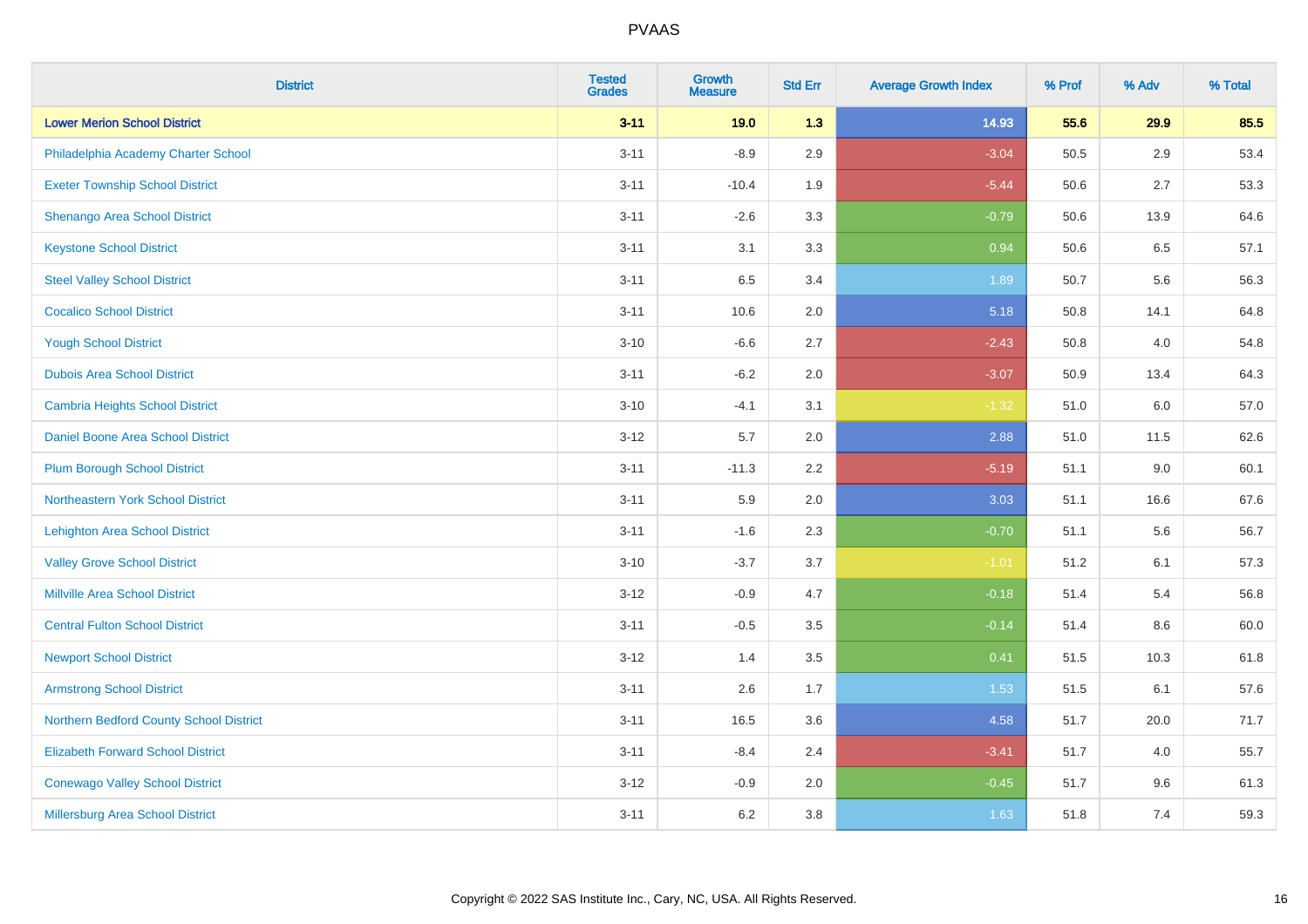| <b>District</b>                             | <b>Tested</b><br><b>Grades</b> | <b>Growth</b><br><b>Measure</b> | <b>Std Err</b> | <b>Average Growth Index</b> | % Prof | % Adv   | % Total |
|---------------------------------------------|--------------------------------|---------------------------------|----------------|-----------------------------|--------|---------|---------|
| <b>Lower Merion School District</b>         | $3 - 11$                       | 19.0                            | 1.3            | 14.93                       | 55.6   | 29.9    | 85.5    |
| <b>Penn Manor School District</b>           | $3 - 11$                       | $-0.4$                          | 1.6            | $-0.25$                     | 51.9   | 12.6    | 64.5    |
| <b>Brentwood Borough School District</b>    | $3 - 11$                       | $-5.3$                          | 3.0            | $-1.72$                     | 52.0   | 6.1     | 58.2    |
| <b>North Pocono School District</b>         | $3 - 11$                       | $-2.3$                          | 3.4            | $-0.68$                     | 52.0   | 16.4    | 68.5    |
| <b>Conrad Weiser Area School District</b>   | $3 - 11$                       | 3.6                             | 2.2            | 1.63                        | 52.1   | 2.1     | 54.2    |
| <b>Reynolds School District</b>             | $3 - 10$                       | 0.5                             | 3.4            | 0.16                        | 52.1   | $7.0\,$ | 59.2    |
| Octorara Area School District               | $3 - 11$                       | 9.1                             | 2.4            | 3.82                        | 52.1   | 8.5     | 60.6    |
| <b>Gateway School District</b>              | $3 - 11$                       | 0.8                             | 2.2            | 0.38                        | 52.1   | 13.8    | 65.9    |
| <b>Dover Area School District</b>           | $3-12$                         | 6.0                             | 2.1            | 2.94                        | 52.2   | $6.0\,$ | 58.2    |
| <b>Sayre Area School District</b>           | $3 - 11$                       | 11.2                            | 3.5            | 3.20                        | 52.2   | $7.5\,$ | 59.7    |
| <b>Hanover Public School District</b>       | $3 - 11$                       | 5.2                             | 2.8            | 1.83                        | 52.2   | 14.4    | 66.7    |
| <b>Wayne Highlands School District</b>      | $3 - 11$                       | 7.8                             | 2.4            | 3.23                        | 52.3   | 13.1    | 65.4    |
| Northampton Area School District            | $3 - 11$                       | 4.0                             | 1.6            | 2.51                        | 52.3   | 10.8    | 63.1    |
| <b>Kennett Consolidated School District</b> | $3 - 11$                       | 4.8                             | 1.8            | 2.61                        | 52.5   | 10.7    | 63.2    |
| <b>Wilson School District</b>               | $3-12$                         | 8.8                             | 1.5            | 5.96                        | 52.6   | 14.6    | 67.2    |
| <b>Mount Pleasant Area School District</b>  | $3 - 11$                       | $-5.0$                          | 2.6            | $-1.93$                     | 52.6   | 0.0     | 52.6    |
| <b>Old Forge School District</b>            | $3-12$                         | $-5.9$                          | 3.4            | $-1.73$                     | 52.9   | 7.1     | 60.0    |
| <b>Line Mountain School District</b>        | $3 - 11$                       | 4.1                             | 3.2            | 1.27                        | 52.9   | 9.2     | 62.1    |
| <b>Haverford Township School District</b>   | $3 - 11$                       | 8.0                             | 1.5            | 5.27                        | 53.0   | 25.5    | 78.6    |
| <b>Allegheny Valley School District</b>     | $3 - 11$                       | 8.5                             | 3.9            | 2.17                        | 53.1   | 12.2    | 65.3    |
| South Butler County School District         | $3 - 10$                       | 3.9                             | 2.5            | 1.54                        | 53.1   | 16.6    | 69.7    |
| Karns City Area School District             | $3 - 11$                       | $-6.0$                          | 2.9            | $-2.03$                     | 53.1   | 8.3     | 61.5    |
| <b>Shippensburg Area School District</b>    | $3 - 11$                       | 9.3                             | 1.9            | 4.84                        | 53.1   | 10.2    | 63.3    |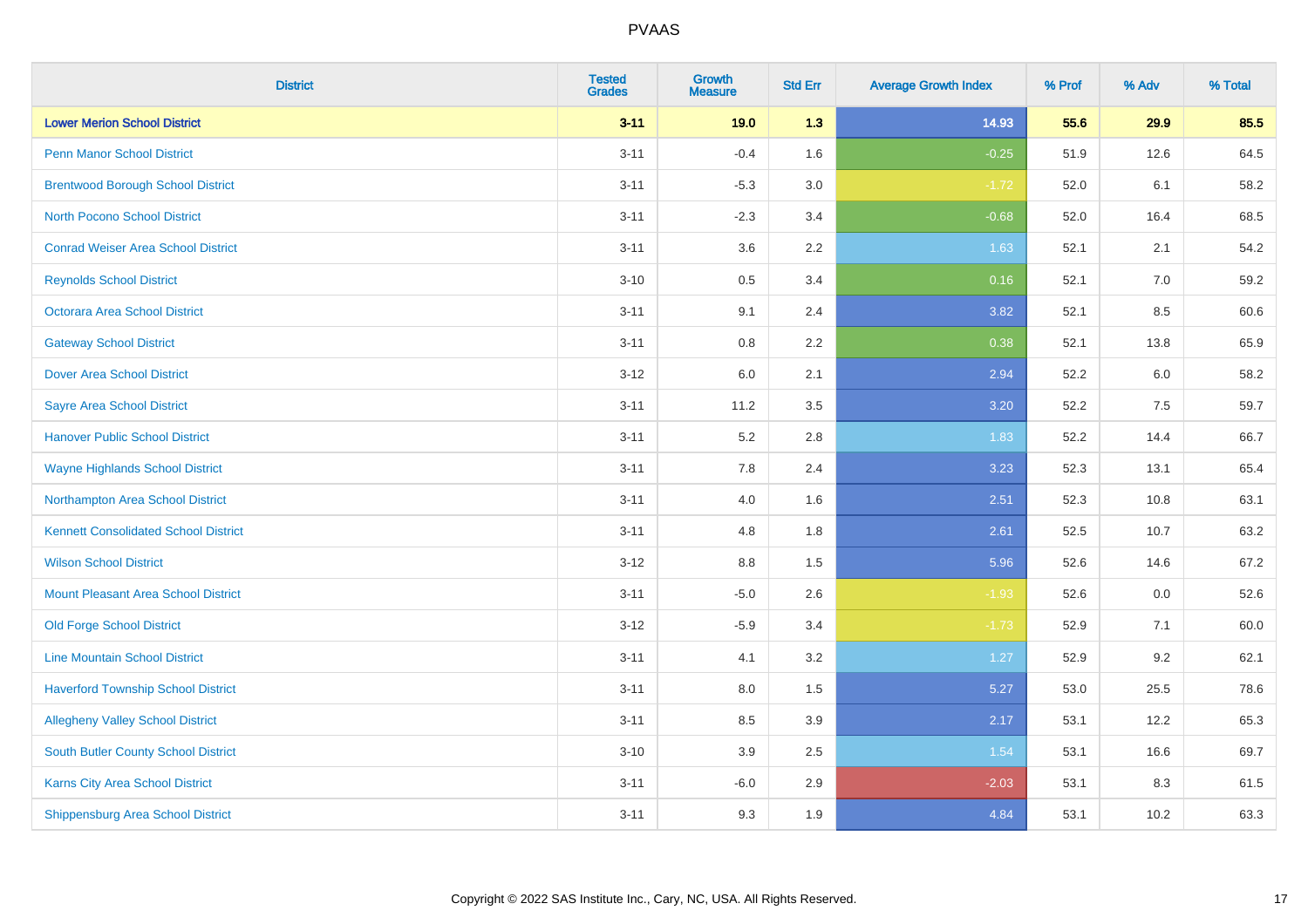| <b>District</b>                                | <b>Tested</b><br><b>Grades</b> | <b>Growth</b><br><b>Measure</b> | <b>Std Err</b> | <b>Average Growth Index</b> | % Prof | % Adv | % Total |
|------------------------------------------------|--------------------------------|---------------------------------|----------------|-----------------------------|--------|-------|---------|
| <b>Lower Merion School District</b>            | $3 - 11$                       | 19.0                            | 1.3            | 14.93                       | 55.6   | 29.9  | 85.5    |
| <b>Manheim Township School District</b>        | $3 - 12$                       | $-0.9$                          | 1.6            | $-0.58$                     | 53.2   | 15.5  | 68.7    |
| <b>Manheim Central School District</b>         | $3 - 11$                       | 2.1                             | 2.1            | 1.01                        | 53.2   | 11.6  | 64.8    |
| <b>Keystone Oaks School District</b>           | $3 - 11$                       | $5.5\,$                         | 2.6            | 2.07                        | 53.2   | 12.1  | 65.4    |
| <b>Central Dauphin School District</b>         | $3 - 11$                       | 4.4                             | 1.3            | 3.32                        | 53.3   | 7.4   | 60.7    |
| Northwestern Lehigh School District            | $3 - 11$                       | 2.2                             | 2.3            | 0.93                        | 53.3   | 9.7   | 63.0    |
| Allegheny-Clarion Valley School District       | $3 - 10$                       | 7.8                             | 4.7            | 1.65                        | 53.3   | 3.3   | 56.7    |
| <b>Northgate School District</b>               | $3 - 11$                       | 6.3                             | 3.6            | 1.73                        | 53.3   | 16.7  | 70.0    |
| <b>Greenville Area School District</b>         | $3 - 11$                       | 0.7                             | 2.9            | 0.26                        | 53.4   | 6.9   | 60.3    |
| <b>York Suburban School District</b>           | $3 - 11$                       | 10.1                            | 2.1            | 4.91                        | 53.5   | 27.8  | 81.3    |
| <b>Hempfield Area School District</b>          | $3 - 12$                       | 4.6                             | 1.6            | 2.86                        | 53.5   | 20.1  | 73.6    |
| <b>South Park School District</b>              | $3 - 11$                       | $-11.3$                         | 2.7            | $-4.23$                     | 53.5   | 13.7  | 67.3    |
| <b>Fleetwood Area School District</b>          | $3 - 10$                       | 12.2                            | 2.2            | 5.68                        | 53.5   | 11.6  | 65.2    |
| <b>Camp Hill School District</b>               | $3 - 12$                       | 2.3                             | 3.0            | 0.78                        | 53.6   | 17.5  | 71.1    |
| <b>Valley View School District</b>             | $3 - 11$                       | 18.1                            | 2.4            | 7.42                        | 53.7   | 14.7  | 68.4    |
| <b>Central Columbia School District</b>        | $3 - 12$                       | $-4.8$                          | 2.6            | $-1.86$                     | 53.7   | 14.8  | 68.5    |
| <b>Perkiomen Valley School District</b>        | $3 - 11$                       | $-3.5$                          | 1.6            | $-2.18$                     | 53.8   | 13.4  | 67.2    |
| <b>Palisades School District</b>               | $3 - 11$                       | $-8.7$                          | 2.8            | $-3.06$                     | 53.8   | 6.7   | 60.5    |
| <b>Conemaugh Township Area School District</b> | $3 - 12$                       | $-3.7$                          | 3.4            | $-1.09$                     | 53.8   | 17.6  | 71.4    |
| <b>Wyoming Area School District</b>            | $3 - 10$                       | $-1.3$                          | 2.6            | $-0.50$                     | 53.8   | 10.8  | 64.6    |
| <b>West York Area School District</b>          | $3 - 12$                       | 3.2                             | 2.3            | 1.38                        | 53.8   | 4.4   | 58.2    |
| <b>Girard School District</b>                  | $3 - 11$                       | $-0.6$                          | 2.7            | $-0.22$                     | 53.9   | 15.6  | 69.6    |
| <b>Hampton Township School District</b>        | $3 - 11$                       | 5.1                             | 2.2            | 2.35                        | 54.0   | 28.2  | 82.2    |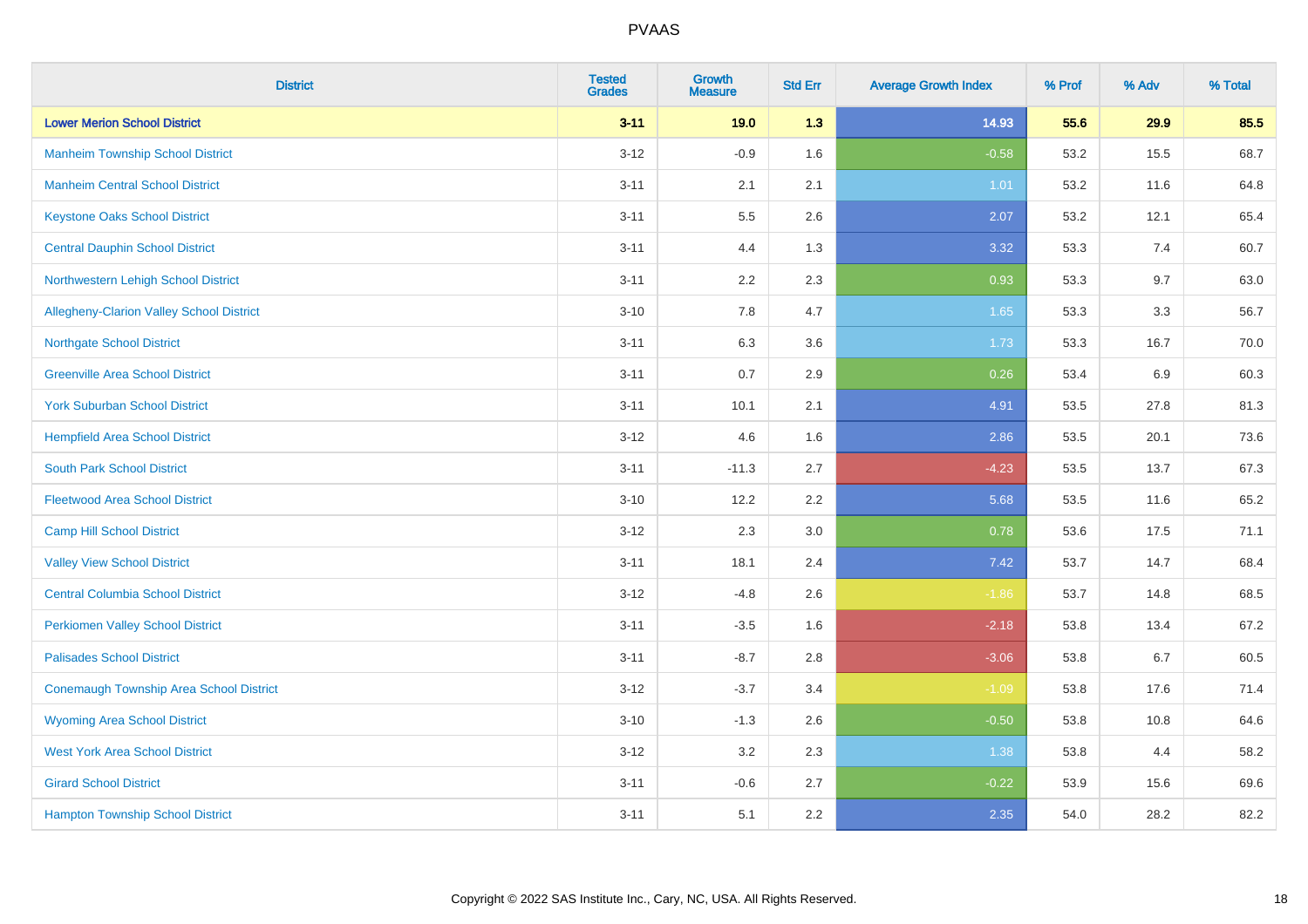| <b>District</b>                             | <b>Tested</b><br><b>Grades</b> | <b>Growth</b><br><b>Measure</b> | <b>Std Err</b> | <b>Average Growth Index</b> | % Prof | % Adv | % Total |
|---------------------------------------------|--------------------------------|---------------------------------|----------------|-----------------------------|--------|-------|---------|
| <b>Lower Merion School District</b>         | $3 - 11$                       | 19.0                            | 1.3            | 14.93                       | 55.6   | 29.9  | 85.5    |
| Northern Tioga School District              | $3 - 12$                       | $-7.5$                          | 2.8            | $-2.64$                     | 54.0   | 1.2   | 55.2    |
| <b>Carlisle Area School District</b>        | $3 - 11$                       | $-5.3$                          | 1.9            | $-2.81$                     | 54.0   | 6.3   | 60.3    |
| Johnsonburg Area School District            | $3 - 11$                       | $-14.1$                         | 3.9            | $-3.62$                     | 54.0   | 4.6   | 58.6    |
| <b>Ellwood City Area School District</b>    | $3 - 11$                       | $-4.2$                          | 3.2            | $-1.29$                     | 54.1   | 14.1  | 68.2    |
| <b>Central Greene School District</b>       | $3 - 11$                       | $-1.6$                          | 2.8            | $-0.55$                     | 54.2   | 2.8   | 57.0    |
| <b>West Shore School District</b>           | $3 - 12$                       | 5.0                             | 1.4            | 3.59                        | 54.2   | 9.4   | 63.6    |
| <b>Loyalsock Township School District</b>   | $3-12$                         | 4.2                             | 2.8            | 1.47                        | 54.3   | 2.1   | 56.4    |
| <b>Albert Gallatin Area School District</b> | $3 - 11$                       | $-0.8$                          | 2.4            | $-0.32$                     | 54.5   | 10.0  | 64.6    |
| <b>Wyalusing Area School District</b>       | $3-12$                         | 8.8                             | 3.3            | 2.68                        | 54.6   | 11.7  | 66.2    |
| <b>Jenkintown School District</b>           | $3 - 11$                       | 12.5                            | 4.4            | 2.84                        | 54.6   | 29.6  | 84.1    |
| Ephrata Area School District                | $3 - 11$                       | 5.6                             | 1.8            | 3.12                        | 54.7   | 9.5   | 64.2    |
| <b>Chartiers Valley School District</b>     | $3 - 11$                       | $-1.7$                          | 2.0            | $-0.81$                     | 54.7   | 8.4   | 63.1    |
| <b>Derry Township School District</b>       | $3 - 10$                       | 12.8                            | 2.0            | 6.39                        | 54.8   | 25.8  | 80.6    |
| <b>Rose Tree Media School District</b>      | $3 - 10$                       | $-25.6$                         | 2.4            | $-10.76$                    | 54.8   | 6.4   | 61.2    |
| <b>South Eastern School District</b>        | $3 - 11$                       | 0.9                             | 2.4            | 0.39                        | 54.8   | 6.6   | 61.4    |
| <b>Dallas School District</b>               | $3 - 11$                       | $-2.5$                          | 2.2            | $-1.12$                     | 54.9   | 7.6   | 62.4    |
| Southern Columbia Area School District      | $3 - 11$                       | $-14.6$                         | 3.0            | $-4.92$                     | 55.0   | 4.0   | 59.0    |
| <b>Punxsutawney Area School District</b>    | $3 - 11$                       | 4.2                             | 2.9            | 1.45                        | 55.0   | 5.5   | 60.6    |
| <b>Bellwood-Antis School District</b>       | $3 - 10$                       | $-1.2$                          | 3.2            | $-0.39$                     | 55.1   | 10.1  | 65.2    |
| <b>Southern York County School District</b> | $3 - 11$                       | 14.2                            | 2.1            | 6.91                        | 55.1   | 18.1  | 73.1    |
| Lampeter-Strasburg School District          | $3 - 12$                       | $-8.6$                          | 2.0            | $-4.33$                     | 55.1   | 9.8   | 64.8    |
| <b>Schuylkill Valley School District</b>    | $3 - 11$                       | 1.4                             | 2.5            | 0.56                        | 55.1   | 10.2  | 65.3    |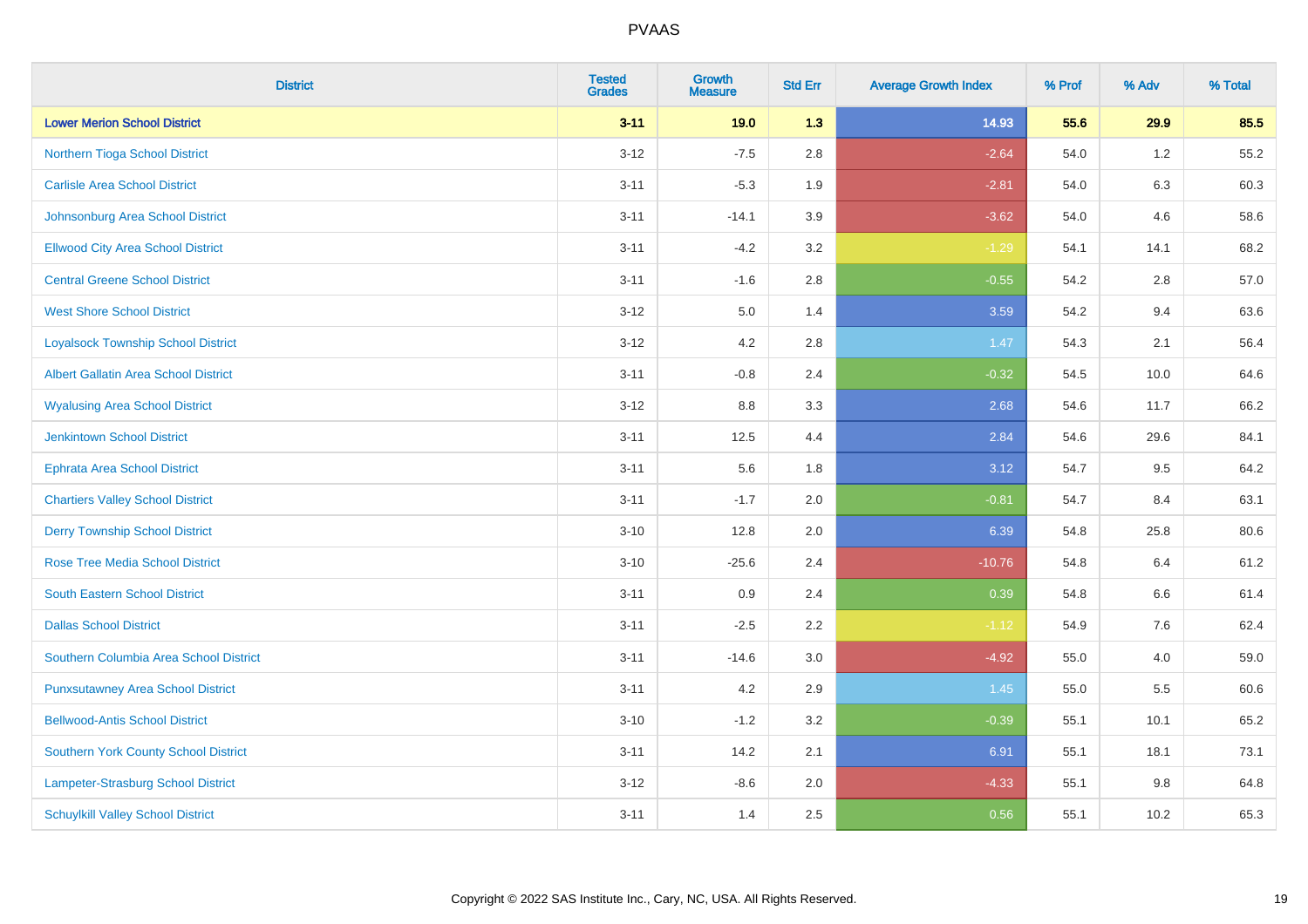| <b>District</b>                             | <b>Tested</b><br><b>Grades</b> | Growth<br><b>Measure</b> | <b>Std Err</b> | <b>Average Growth Index</b> | % Prof | % Adv | % Total |
|---------------------------------------------|--------------------------------|--------------------------|----------------|-----------------------------|--------|-------|---------|
| <b>Lower Merion School District</b>         | $3 - 11$                       | 19.0                     | 1.3            | 14.93                       | 55.6   | 29.9  | 85.5    |
| <b>Wilmington Area School District</b>      | $3 - 11$                       | 7.5                      | 3.0            | 2.48                        | 55.1   | 5.1   | 60.2    |
| <b>Spring Grove Area School District</b>    | $3 - 11$                       | 5.6                      | 2.1            | 2.68                        | 55.1   | 15.0  | 70.1    |
| <b>Quaker Valley School District</b>        | $3 - 11$                       | $-2.8$                   | 2.6            | $-1.08$                     | 55.2   | 13.2  | 68.4    |
| <b>Fort Cherry School District</b>          | $3 - 10$                       | $-5.9$                   | 3.8            | $-1.56$                     | 55.2   | 5.2   | 60.3    |
| <b>York Academy Regional Charter School</b> | $3 - 11$                       | 9.0                      | 5.0            | 1.79                        | 55.2   | 0.0   | 55.2    |
| <b>Littlestown Area School District</b>     | $3 - 11$                       | 11.4                     | 2.5            | 4.62                        | 55.2   | 10.4  | 65.6    |
| <b>Boyertown Area School District</b>       | $3 - 11$                       | $-4.7$                   | 1.5            | $-3.17$                     | 55.2   | 11.3  | 66.5    |
| <b>Brookville Area School District</b>      | $3 - 11$                       | 6.9                      | 3.0            | 2.30                        | 55.2   | 15.6  | 70.8    |
| <b>Sharpsville Area School District</b>     | $3 - 11$                       | $-1.4$                   | 3.5            | $-0.40$                     | 55.2   | 13.4  | 68.7    |
| <b>Delaware Valley School District</b>      | $3 - 11$                       | 12.6                     | 1.8            | 6.93                        | 55.2   | 16.2  | 71.4    |
| <b>Upper Adams School District</b>          | $3 - 11$                       | 1.3                      | 2.9            | 0.47                        | 55.2   | 8.6   | 63.8    |
| Lake-Lehman School District                 | $3 - 11$                       | 10.8                     | 2.7            | 3.93                        | 55.3   | 7.9   | 63.2    |
| <b>Kutztown Area School District</b>        | $3 - 12$                       | $-0.2$                   | 3.2            | $-0.05$                     | 55.4   | 13.3  | 68.7    |
| <b>Windber Area School District</b>         | $3 - 11$                       | $-7.2$                   | 3.2            | $-2.24$                     | 55.4   | 7.2   | 62.6    |
| Pennsylvania Leadership Charter School      | $3 - 11$                       | 4.6                      | 2.2            | 2.13                        | 55.4   | 11.2  | 66.7    |
| <b>Greater Latrobe School District</b>      | $3 - 11$                       | 0.6                      | 1.9            | 0.31                        | 55.5   | 14.1  | 69.5    |
| <b>Central York School District</b>         | $3 - 12$                       | 12.3                     | 1.7            | 7.20                        | 55.5   | 11.5  | 67.0    |
| <b>Millcreek Township School District</b>   | $3 - 11$                       | 3.1                      | 1.5            | 2.06                        | 55.6   | 14.2  | 69.7    |
| <b>Belle Vernon Area School District</b>    | $3 - 11$                       | 6.5                      | 2.6            | 2.44                        | 55.6   | 11.1  | 66.7    |
| <b>Lower Merion School District</b>         | $3 - 11$                       | 19.0                     | 1.3            | 14.93                       | 55.6   | 29.9  | 85.5    |
| West Jefferson Hills School District        | $3 - 11$                       | 1.8                      | 2.1            | 0.88                        | 55.7   | 20.8  | 76.4    |
| <b>Wyomissing Area School District</b>      | $3 - 12$                       | 0.8                      | 2.6            | 0.33                        | 55.7   | 17.6  | 73.3    |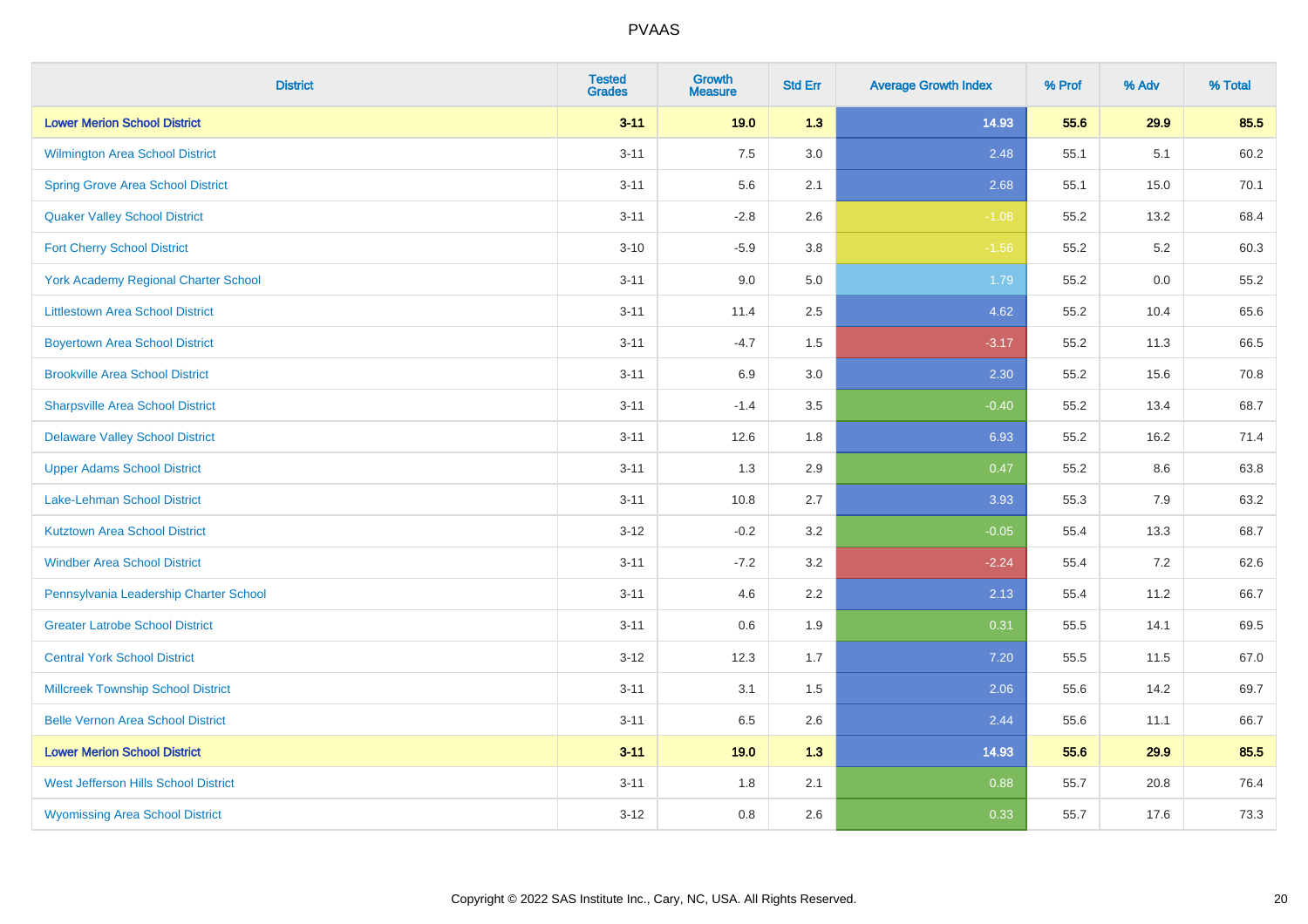| <b>District</b>                              | <b>Tested</b><br><b>Grades</b> | <b>Growth</b><br><b>Measure</b> | <b>Std Err</b> | <b>Average Growth Index</b> | % Prof | % Adv   | % Total |
|----------------------------------------------|--------------------------------|---------------------------------|----------------|-----------------------------|--------|---------|---------|
| <b>Lower Merion School District</b>          | $3 - 11$                       | 19.0                            | 1.3            | 14.93                       | 55.6   | 29.9    | 85.5    |
| <b>Charleroi School District</b>             | $3 - 11$                       | $-2.6$                          | 3.0            | $-0.86$                     | 55.7   | 7.4     | 63.1    |
| <b>Coudersport Area School District</b>      | $3 - 11$                       | 7.7                             | 3.7            | 2.06                        | 55.7   | 8.2     | 63.9    |
| <b>East Penn School District</b>             | $3 - 11$                       | 4.1                             | 1.3            | 3.27                        | 55.8   | 11.5    | 67.3    |
| <b>North Penn School District</b>            | $3 - 11$                       | 9.1                             | 1.1            | 8.36                        | 55.8   | 17.0    | 72.8    |
| <b>Blackhawk School District</b>             | $3 - 11$                       | 4.7                             | 2.3            | 2.01                        | 55.8   | 8.8     | 64.6    |
| <b>Bloomsburg Area School District</b>       | $3 - 10$                       | 0.7                             | 3.0            | 0.23                        | 55.9   | 11.8    | 67.6    |
| <b>Dallastown Area School District</b>       | $3 - 11$                       | 13.5                            | 1.5            | 8.84                        | 56.0   | 17.9    | 73.8    |
| <b>Mercer Area School District</b>           | $3 - 11$                       | $-0.2$                          | 3.3            | $-0.06$                     | 56.0   | $8.0\,$ | 64.0    |
| <b>Abington School District</b>              | $3 - 10$                       | $-11.5$                         | 1.9            | $-6.00$                     | 56.2   | 11.6    | 67.8    |
| <b>Slippery Rock Area School District</b>    | $3 - 11$                       | $-6.3$                          | 2.5            | $-2.51$                     | 56.2   | 9.5     | 65.7    |
| <b>Otto-Eldred School District</b>           | $3 - 11$                       | $-0.7$                          | 4.2            | $-0.15$                     | 56.2   | $6.2\,$ | 62.5    |
| <b>Central Cambria School District</b>       | $3 - 11$                       | 3.0                             | 2.5            | 1.17                        | 56.2   | 9.7     | 66.0    |
| <b>Avon Grove School District</b>            | $3 - 10$                       | 10.0                            | 1.6            | 6.26                        | 56.3   | 18.6    | 74.9    |
| <b>Eastern York School District</b>          | $3 - 11$                       | 9.6                             | 2.6            | 3.71                        | 56.3   | 12.6    | 68.9    |
| Palmyra Area School District                 | $3 - 11$                       | 5.6                             | 1.9            | 2.96                        | 56.4   | 15.6    | 72.0    |
| <b>Bermudian Springs School District</b>     | $3 - 11$                       | $-5.5$                          | 2.9            | $-1.94$                     | 56.4   | 6.8     | 63.2    |
| Pennsylvania Virtual Charter School          | $3 - 11$                       | 11.8                            | 3.5            | 3.37                        | 56.5   | 11.1    | 67.6    |
| <b>Quakertown Community School District</b>  | $3 - 12$                       | $-4.4$                          | 1.6            | $-2.70$                     | 56.5   | 10.0    | 66.6    |
| <b>Western Beaver County School District</b> | $3 - 11$                       | $-7.8$                          | 4.2            | $-1.87$                     | 56.5   | 6.5     | 63.0    |
| <b>Fox Chapel Area School District</b>       | $3 - 11$                       | 9.8                             | 1.8            | 5.36                        | 56.6   | 28.6    | 85.2    |
| <b>Carbondale Area School District</b>       | $3 - 10$                       | 7.4                             | 3.3            | 2.25                        | 56.6   | 2.6     | 59.2    |
| <b>West Perry School District</b>            | $3 - 11$                       | 12.5                            | 2.5            | 4.99                        | 56.6   | 8.4     | 65.0    |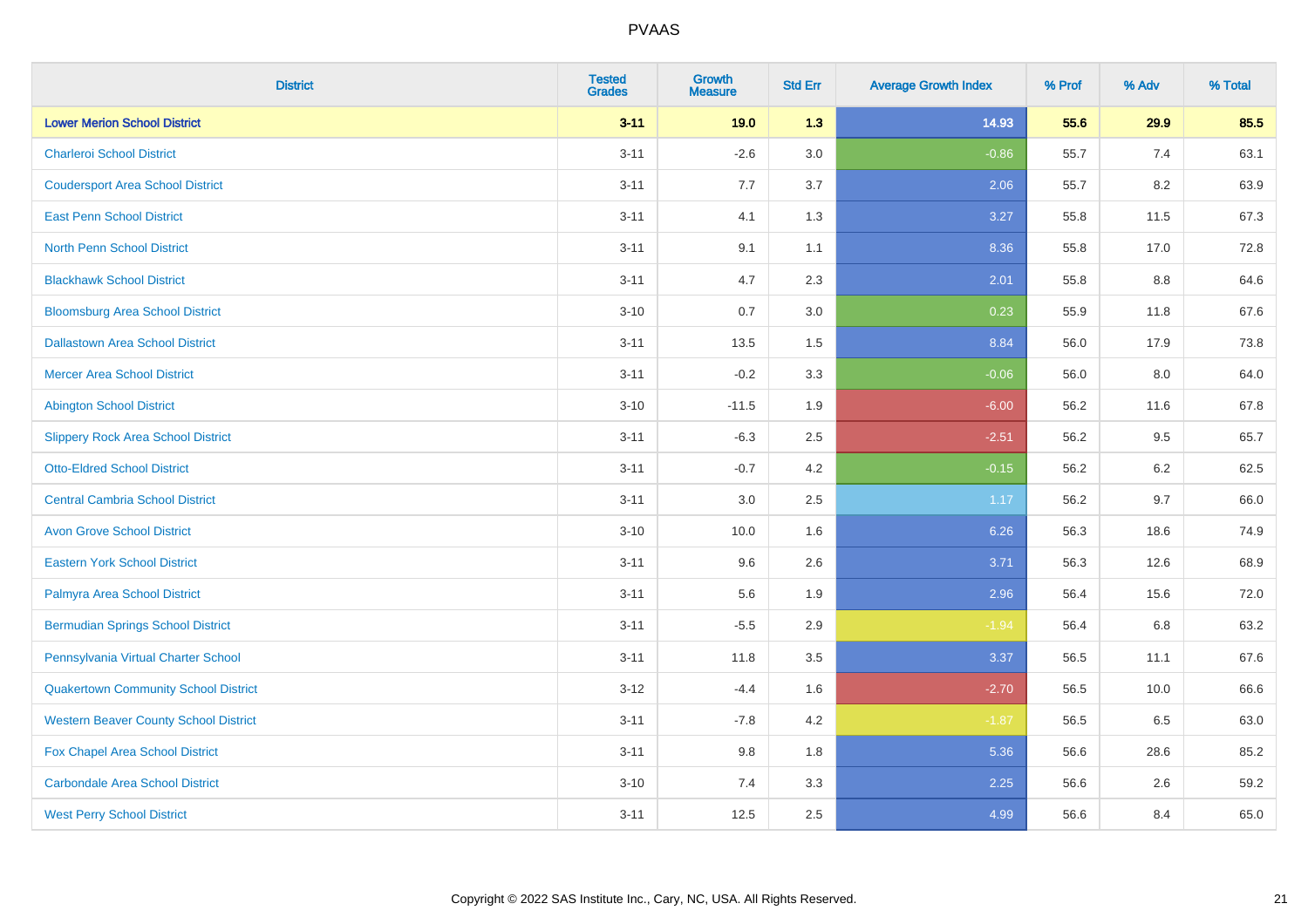| <b>District</b>                               | <b>Tested</b><br><b>Grades</b> | <b>Growth</b><br><b>Measure</b> | <b>Std Err</b> | <b>Average Growth Index</b> | % Prof | % Adv   | % Total |
|-----------------------------------------------|--------------------------------|---------------------------------|----------------|-----------------------------|--------|---------|---------|
| <b>Lower Merion School District</b>           | $3 - 11$                       | 19.0                            | 1.3            | 14.93                       | 55.6   | 29.9    | 85.5    |
| 21st Century Cyber Charter School             | $6 - 12$                       | 5.7                             | 2.3            | 2.50                        | 56.7   | $8.3\,$ | 65.0    |
| <b>Southmoreland School District</b>          | $3 - 11$                       | $-8.3$                          | 3.6            | $-2.32$                     | 56.8   | 7.2     | 64.0    |
| Selinsgrove Area School District              | $3 - 12$                       | 8.3                             | 2.3            | 3.54                        | 56.8   | 10.0    | 66.8    |
| <b>Clarion-Limestone Area School District</b> | $3 - 12$                       | $-2.5$                          | 4.1            | $-0.60$                     | 56.8   | 6.8     | 63.6    |
| <b>Central Valley School District</b>         | $3 - 10$                       | 4.8                             | 2.4            | 1.98                        | 56.9   | 9.0     | 65.9    |
| Owen J Roberts School District                | $3 - 11$                       | $-12.3$                         | 1.6            | $-7.61$                     | 57.0   | 11.9    | 69.0    |
| <b>Lewisburg Area School District</b>         | $3 - 11$                       | $-2.7$                          | 2.6            | $-1.03$                     | 57.0   | 18.5    | 75.6    |
| Saint Marys Area School District              | $3 - 11$                       | 7.8                             | 2.6            | 3.04                        | 57.0   | 8.2     | 65.2    |
| <b>Hollidaysburg Area School District</b>     | $3 - 11$                       | 6.0                             | 2.1            | 2.88                        | 57.1   | 12.3    | 69.4    |
| Mechanicsburg Area School District            | $3 - 11$                       | 5.9                             | 1.8            | 3.29                        | 57.2   | 13.7    | 70.9    |
| <b>Seneca Valley School District</b>          | $3 - 11$                       | $-1.4$                          | 1.4            | $-0.99$                     | 57.2   | 11.4    | 68.6    |
| <b>Fairview School District</b>               | $3 - 11$                       | 3.4                             | 2.6            | 1.32                        | 57.2   | 17.6    | 74.8    |
| <b>Pleasant Valley School District</b>        | $3 - 11$                       | 3.1                             | 2.0            | 1.57                        | 57.2   | 5.5     | 62.8    |
| <b>Danville Area School District</b>          | $3 - 11$                       | 0.4                             | 2.6            | 0.15                        | 57.4   | 18.4    | 75.7    |
| Northern York County School District          | $3 - 11$                       | 15.6                            | 2.0            | 7.98                        | 57.4   | 11.5    | 68.8    |
| <b>Kiski Area School District</b>             | $3 - 11$                       | $-3.7$                          | 2.0            | $-1.86$                     | 57.4   | 10.4    | 67.8    |
| <b>Crestwood School District</b>              | $3 - 11$                       | $-0.4$                          | 2.4            | $-0.17$                     | 57.4   | 17.0    | 74.4    |
| <b>Beaver Area School District</b>            | $3 - 10$                       | 4.7                             | 2.4            | 1.94                        | 57.4   | 16.8    | 74.2    |
| <b>Palmerton Area School District</b>         | $3 - 11$                       | $-1.2$                          | 3.0            | $-0.39$                     | 57.4   | 5.0     | 62.4    |
| <b>Hermitage School District</b>              | $3 - 12$                       | 3.8                             | 2.4            | 1.60                        | 57.5   | 9.3     | 66.8    |
| <b>Freeport Area School District</b>          | $3 - 10$                       | 9.7                             | 2.5            | 3.91                        | 57.5   | 17.8    | 75.3    |
| <b>Marple Newtown School District</b>         | $3 - 11$                       | 2.0                             | 2.4            | 0.81                        | 57.6   | 12.8    | 70.4    |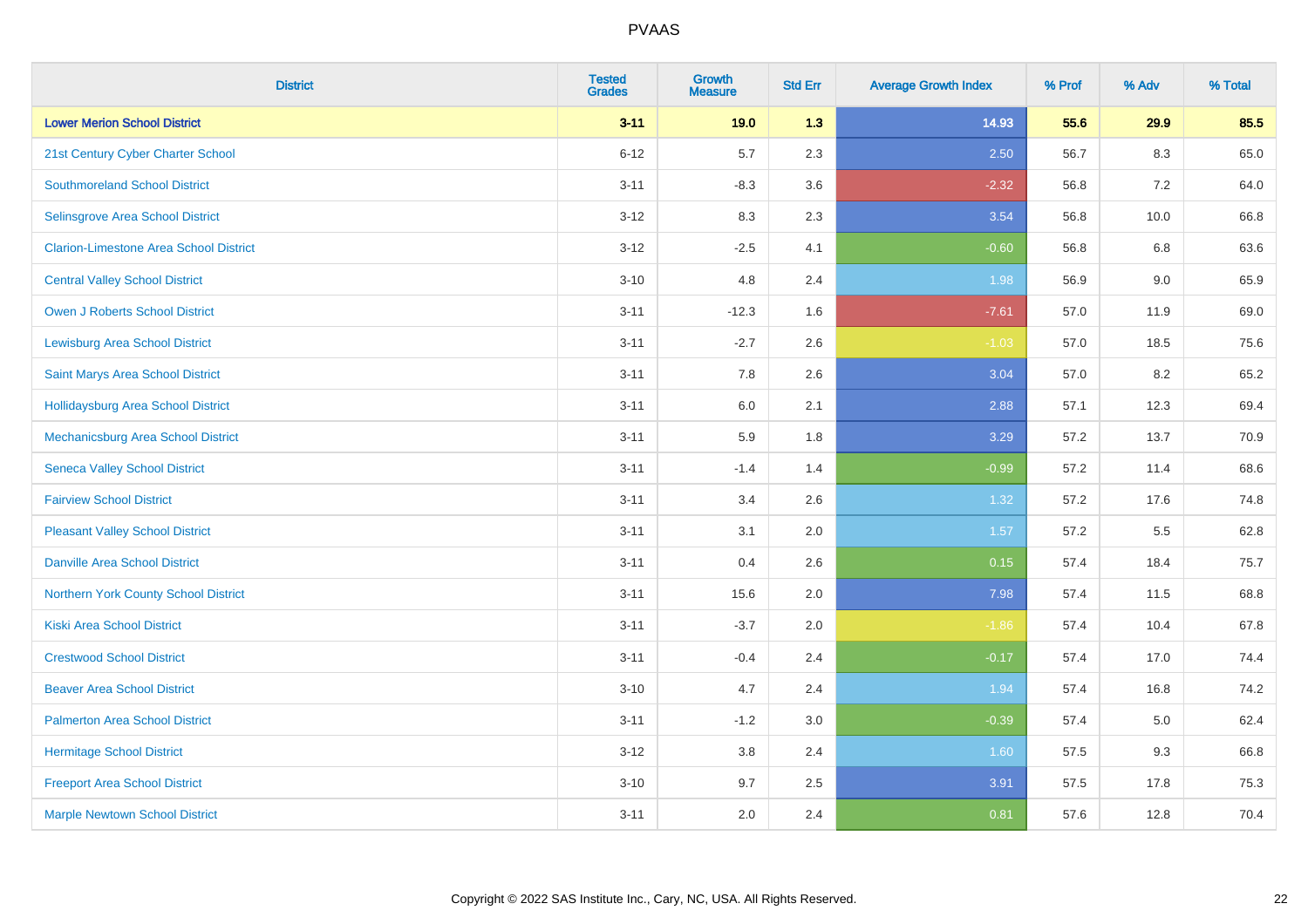| <b>District</b>                                | <b>Tested</b><br><b>Grades</b> | <b>Growth</b><br><b>Measure</b> | <b>Std Err</b> | <b>Average Growth Index</b> | % Prof | % Adv | % Total |
|------------------------------------------------|--------------------------------|---------------------------------|----------------|-----------------------------|--------|-------|---------|
| <b>Lower Merion School District</b>            | $3 - 11$                       | 19.0                            | 1.3            | 14.93                       | 55.6   | 29.9  | 85.5    |
| <b>Southeastern Greene School District</b>     | $3 - 10$                       | 3.3                             | 4.6            | 0.72                        | 57.6   | 6.1   | 63.6    |
| <b>Mcguffey School District</b>                | $3 - 11$                       | 2.1                             | 2.6            | 0.81                        | 57.7   | 3.1   | 60.8    |
| <b>Upper Perkiomen School District</b>         | $3 - 11$                       | 22.1                            | 2.1            | 10.74                       | 57.7   | 13.2  | 70.9    |
| <b>Mountain View School District</b>           | $3 - 11$                       | 20.9                            | 3.5            | 5.91                        | 57.8   | 20.3  | 78.1    |
| <b>Fairfield Area School District</b>          | $3 - 11$                       | $-5.6$                          | 3.4            | $-1.66$                     | 57.9   | 4.0   | 61.8    |
| <b>Riverview School District</b>               | $3 - 11$                       | $-4.6$                          | $3.8\,$        | $-1.20$                     | 57.9   | 15.8  | 73.7    |
| <b>Upper Moreland Township School District</b> | $3 - 11$                       | $-5.0$                          | 2.2            | $-2.31$                     | 57.9   | 4.0   | 61.9    |
| <b>Mars Area School District</b>               | $3 - 10$                       | 5.7                             | 2.1            | 2.75                        | 57.9   | 18.2  | 76.1    |
| <b>Midd-West School District</b>               | $3 - 11$                       | 10.3                            | 2.7            | 3.80                        | 58.0   | 13.4  | 71.4    |
| <b>State College Area School District</b>      | $3 - 11$                       | 20.5                            | 1.4            | 14.33                       | 58.0   | 25.9  | 84.0    |
| <b>Parkland School District</b>                | $3 - 11$                       | 5.3                             | 1.2            | 4.30                        | 58.0   | 22.3  | 80.4    |
| <b>Hempfield School District</b>               | $3 - 11$                       | 0.1                             | 1.4            | 0.08                        | 58.2   | 9.9   | 68.2    |
| <b>Abington Heights School District</b>        | $3 - 11$                       | 13.5                            | 2.2            | 6.27                        | 58.3   | 16.2  | 74.5    |
| <b>Wissahickon School District</b>             | $3 - 10$                       | 12.5                            | 1.8            | 6.85                        | 58.3   | 22.4  | 80.7    |
| <b>Commodore Perry School District</b>         | $3 - 11$                       | 3.2                             | 5.5            | 0.58                        | 58.3   | 0.0   | 58.3    |
| <b>Hopewell Area School District</b>           | $3 - 11$                       | 2.6                             | 2.7            | 0.97                        | 58.4   | 4.0   | 62.4    |
| <b>Norwin School District</b>                  | $3 - 11$                       | 18.0                            | 1.7            | 10.37                       | 58.5   | 27.0  | 85.4    |
| <b>Burrell School District</b>                 | $3 - 11$                       | 4.5                             | 3.1            | 1.48                        | 58.5   | 13.8  | 72.3    |
| <b>Baldwin-Whitehall School District</b>       | $3 - 11$                       | 1.8                             | 1.9            | 0.94                        | 58.6   | 8.6   | 67.1    |
| <b>Moon Area School District</b>               | $3 - 11$                       | 8.2                             | 1.9            | 4.25                        | 58.7   | 18.5  | 77.2    |
| <b>Neshaminy School District</b>               | $3 - 11$                       | 4.0                             | 1.3            | 3.02                        | 58.7   | 9.5   | 68.2    |
| <b>Canon-Mcmillan School District</b>          | $3 - 11$                       | $-0.8$                          | 1.6            | $-0.50$                     | 58.7   | 15.9  | 74.6    |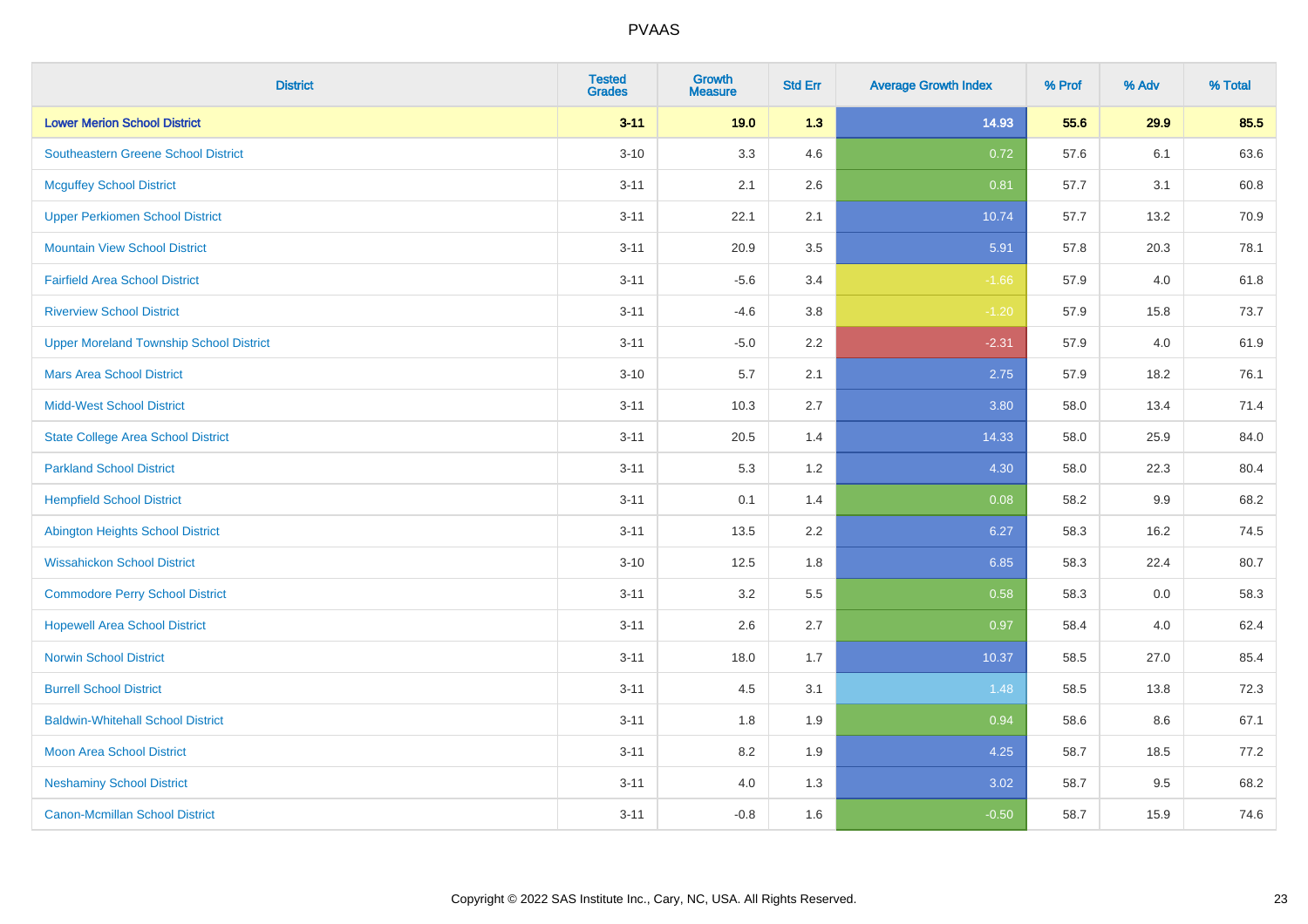| <b>District</b>                                    | <b>Tested</b><br><b>Grades</b> | <b>Growth</b><br><b>Measure</b> | <b>Std Err</b> | <b>Average Growth Index</b> | % Prof | % Adv   | % Total |
|----------------------------------------------------|--------------------------------|---------------------------------|----------------|-----------------------------|--------|---------|---------|
| <b>Lower Merion School District</b>                | $3 - 11$                       | 19.0                            | 1.3            | 14.93                       | 55.6   | 29.9    | 85.5    |
| <b>Avon Grove Charter School</b>                   | $3 - 11$                       | 9.0                             | 2.9            | 3.13                        | 58.8   | 16.7    | 75.5    |
| <b>North Hills School District</b>                 | $3 - 11$                       | $-1.8$                          | 1.8            | $-0.96$                     | 59.1   | 14.1    | 73.2    |
| <b>School Lane Charter School</b>                  | $3 - 11$                       | 12.4                            | 3.6            | 3.43                        | 59.1   | $9.8\,$ | 68.9    |
| <b>Ligonier Valley School District</b>             | $3 - 11$                       | 4.2                             | 3.1            | 1.34                        | 59.1   | 10.3    | 69.5    |
| <b>Nazareth Area School District</b>               | $3 - 11$                       | $-4.7$                          | 1.7            | $-2.82$                     | 59.2   | 9.9     | 69.0    |
| <b>Westinghouse Arts Academy Charter School</b>    | $9 - 10$                       | $-0.7$                          | 3.6            | $-0.19$                     | 59.2   | 8.4     | 67.6    |
| <b>Upper Merion Area School District</b>           | $3 - 11$                       | 15.3                            | 2.0            | 7.62                        | 59.3   | 19.3    | 78.6    |
| Capital Area School for the Arts Charter School    | $9 - 11$                       | 5.8                             | 4.1            | 1.39                        | 59.3   | 18.6    | 78.0    |
| North Allegheny School District                    | $3 - 11$                       | 17.4                            | 1.3            | 13.52                       | 59.5   | 28.1    | 87.6    |
| <b>Lincoln Park Performing Arts Charter School</b> | $7 - 11$                       | 3.6                             | 2.5            | 1.42                        | 59.6   | 14.7    | 74.3    |
| <b>Chartiers-Houston School District</b>           | $3 - 10$                       | $-8.6$                          | 3.5            | $-2.41$                     | 59.7   | 4.5     | 64.2    |
| <b>Avonworth School District</b>                   | $3 - 10$                       | $-12.6$                         | 3.1            | $-4.01$                     | 59.8   | 4.6     | 64.4    |
| <b>Peters Township School District</b>             | $3 - 11$                       | 5.0                             | 1.8            | 2.76                        | 59.8   | 26.1    | 85.9    |
| <b>Phoenixville Area School District</b>           | $3 - 11$                       | $-1.7$                          | 2.1            | $-0.83$                     | 59.9   | 10.6    | 70.5    |
| <b>Derry Area School District</b>                  | $3 - 11$                       | 13.2                            | 2.8            | 4.69                        | 60.0   | 12.5    | 72.5    |
| Downingtown Area School District                   | $3 - 11$                       | 12.1                            | 1.1            | 10.67                       | 60.0   | 23.5    | 83.6    |
| <b>Pennsbury School District</b>                   | $3 - 11$                       | 11.7                            | 1.5            | 7.90                        | 60.1   | 21.3    | 81.3    |
| <b>South Western School District</b>               | $3 - 12$                       | 3.9                             | 1.9            | 2.08                        | 60.2   | 8.1     | 68.3    |
| <b>Colonial School District</b>                    | $3 - 11$                       | 14.0                            | 1.7            | 8.21                        | 60.2   | 19.6    | 79.8    |
| <b>Conestoga Valley School District</b>            | $3 - 11$                       | 8.7                             | 1.8            | 4.69                        | 60.3   | 13.5    | 73.8    |
| <b>United School District</b>                      | $3 - 11$                       | 2.1                             | 3.4            | 0.63                        | 60.3   | 6.6     | 66.9    |
| <b>Lakeview School District</b>                    | $3 - 11$                       | $-0.9$                          | 3.7            | $-0.24$                     | 60.3   | 3.2     | 63.5    |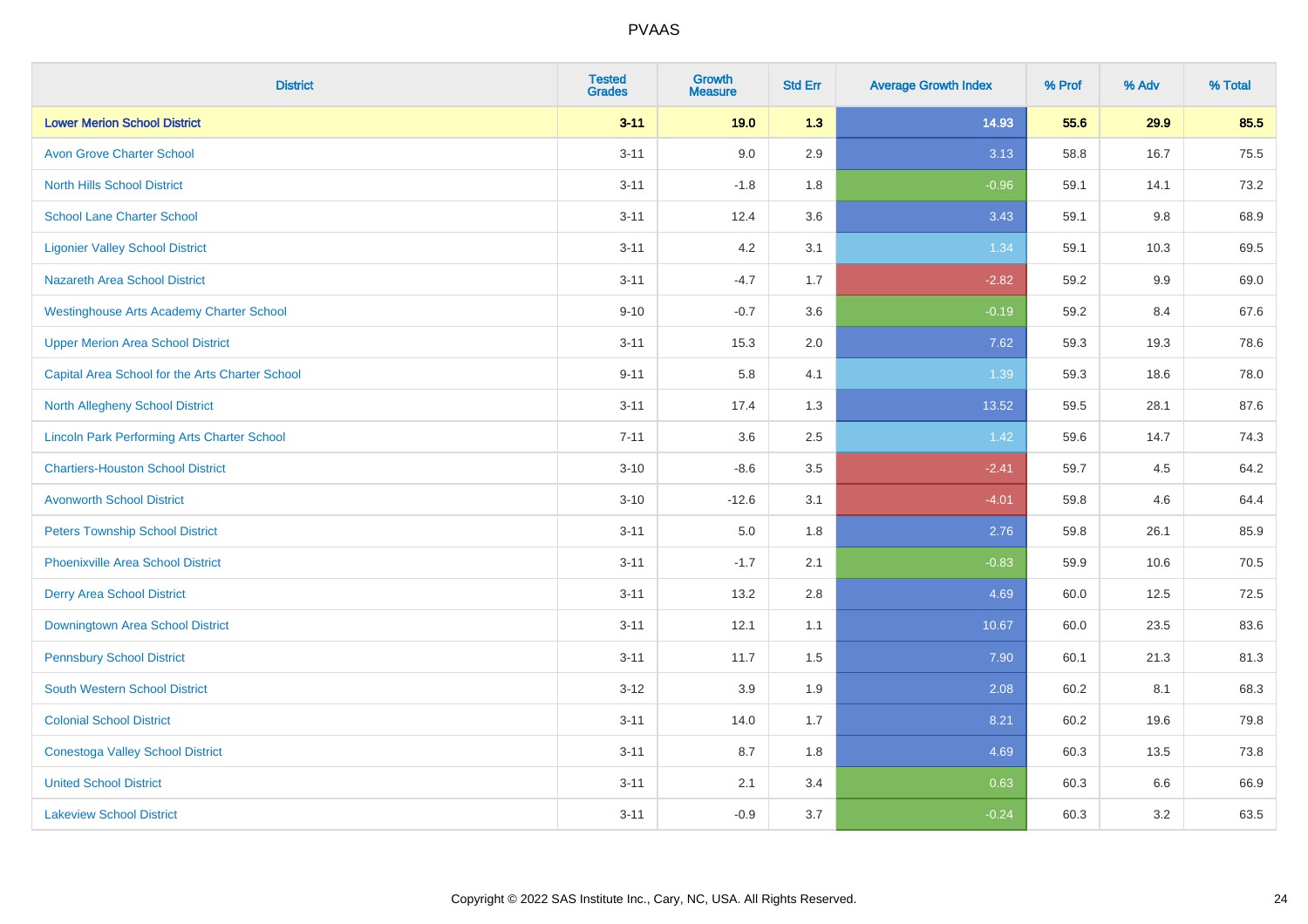| <b>District</b>                          | <b>Tested</b><br><b>Grades</b> | <b>Growth</b><br><b>Measure</b> | <b>Std Err</b> | <b>Average Growth Index</b> | % Prof | % Adv | % Total |
|------------------------------------------|--------------------------------|---------------------------------|----------------|-----------------------------|--------|-------|---------|
| <b>Lower Merion School District</b>      | $3 - 11$                       | 19.0                            | 1.3            | 14.93                       | 55.6   | 29.9  | 85.5    |
| <b>Tyrone Area School District</b>       | $3 - 12$                       | 19.7                            | 2.5            | 7.87                        | 60.4   | 16.7  | 77.1    |
| <b>Everett Area School District</b>      | $3 - 11$                       | 5.0                             | 3.4            | 1.47                        | 60.5   | 1.3   | 61.8    |
| <b>Donegal School District</b>           | $3 - 12$                       | 3.1                             | 2.4            | 1.29                        | 60.6   | 9.1   | 69.7    |
| <b>Pine-Richland School District</b>     | $3 - 11$                       | 11.5                            | 1.8            | 6.31                        | 60.6   | 24.4  | 85.0    |
| <b>Cumberland Valley School District</b> | $3-12$                         | 18.5                            | 1.3            | 14.64                       | 60.7   | 23.4  | 84.1    |
| East Pennsboro Area School District      | $3 - 11$                       | $-4.2$                          | 2.5            | $-1.71$                     | 60.8   | 8.5   | 69.3    |
| <b>Upper Dublin School District</b>      | $3 - 12$                       | 15.4                            | 1.8            | 8.53                        | 60.8   | 24.8  | 85.6    |
| <b>Spring-Ford Area School District</b>  | $3 - 11$                       | 6.0                             | 1.3            | 4.46                        | 60.8   | 16.5  | 77.4    |
| <b>Springfield School District</b>       | $3 - 11$                       | 13.8                            | 1.7            | 7.99                        | 60.9   | 21.5  | 82.4    |
| <b>New Brighton Area School District</b> | $3 - 11$                       | 4.6                             | 3.1            | 1.47                        | 60.9   | 5.8   | 66.7    |
| South Fayette Township School District   | $3 - 11$                       | 1.7                             | 2.0            | 0.88                        | 61.0   | 26.5  | 87.6    |
| <b>Montour School District</b>           | $3 - 11$                       | $-1.8$                          | 2.1            | $-0.88$                     | 61.4   | 15.1  | 76.5    |
| <b>Deer Lakes School District</b>        | $3 - 11$                       | 17.0                            | 2.7            | 6.32                        | 61.5   | 16.4  | 77.9    |
| <b>Penn Cambria School District</b>      | $3 - 11$                       | $-0.0$                          | 2.7            | $-0.01$                     | 61.5   | 7.7   | 69.2    |
| <b>Union Area School District</b>        | $3 - 11$                       | 1.9                             | 4.3            | 0.44                        | 61.5   | 0.0   | 61.5    |
| <b>Halifax Area School District</b>      | $3 - 11$                       | 4.7                             | 3.9            | 1.22                        | 61.5   | 9.6   | 71.2    |
| <b>Souderton Area School District</b>    | $3 - 11$                       | 12.4                            | 1.5            | 8.28                        | 61.7   | 15.2  | 76.9    |
| <b>Upper Saint Clair School District</b> | $3 - 11$                       | 18.5                            | 1.7            | 10.65                       | 61.8   | 30.1  | 91.9    |
| Mt Lebanon School District               | $3 - 11$                       | $-1.0$                          | 1.5            | $-0.70$                     | 61.9   | 24.0  | 85.9    |
| <b>Richland School District</b>          | $3 - 11$                       | 6.7                             | 2.9            | 2.33                        | 62.2   | 19.2  | 81.4    |
| <b>General Mclane School District</b>    | $3 - 11$                       | 3.1                             | 2.9            | 1.07                        | 62.3   | 4.9   | 67.2    |
| <b>Penn-Trafford School District</b>     | $3 - 11$                       | 13.4                            | 1.7            | 7.87                        | 62.3   | 21.9  | 84.2    |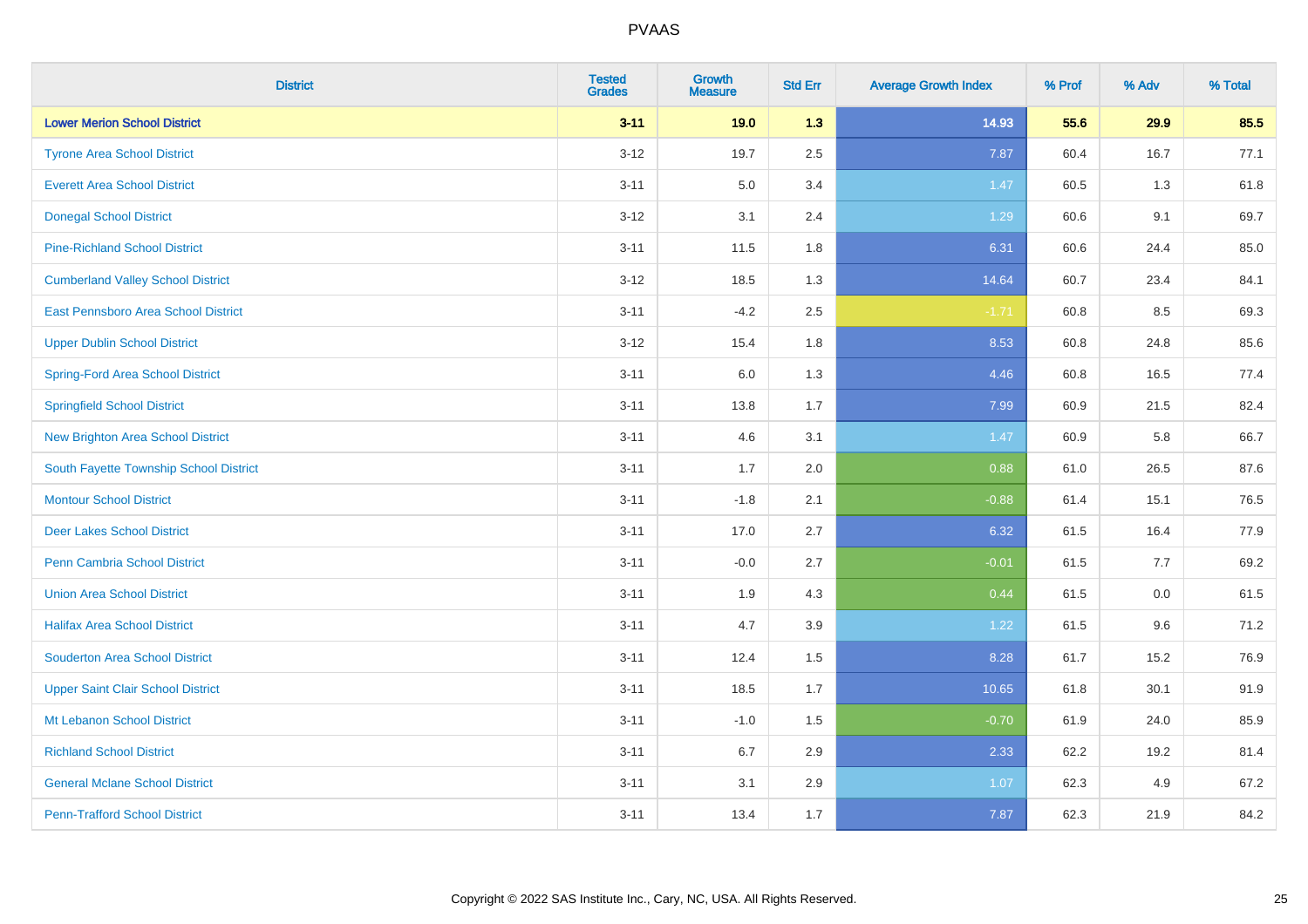| <b>District</b>                                | <b>Tested</b><br><b>Grades</b> | <b>Growth</b><br><b>Measure</b> | <b>Std Err</b> | <b>Average Growth Index</b> | % Prof | % Adv | % Total |
|------------------------------------------------|--------------------------------|---------------------------------|----------------|-----------------------------|--------|-------|---------|
| <b>Lower Merion School District</b>            | $3 - 11$                       | 19.0                            | 1.3            | 14.93                       | 55.6   | 29.9  | 85.5    |
| Lehigh Valley Charter High School For The Arts | $9 - 10$                       | $7.3$                           | 2.6            | 2.82                        | 62.3   | 18.2  | 80.5    |
| <b>Neshannock Township School District</b>     | $3 - 10$                       | $-9.7$                          | 2.9            | $-3.34$                     | 62.4   | 5.6   | 67.9    |
| <b>Uniontown Area School District</b>          | $3 - 11$                       | $6.0\,$                         | 3.2            | 1.87                        | 62.4   | 5.9   | 68.2    |
| <b>Greencastle-Antrim School District</b>      | $3 - 11$                       | $-3.0$                          | 2.2            | $-1.36$                     | 62.4   | 9.9   | 72.3    |
| <b>Methacton School District</b>               | $3 - 11$                       | 2.5                             | 1.7            | 1.43                        | 62.5   | 16.4  | 79.0    |
| <b>North East School District</b>              | $3 - 11$                       | $-9.3$                          | 3.1            | $-3.02$                     | 62.6   | 14.4  | 77.0    |
| <b>Springfield Township School District</b>    | $3 - 11$                       | $-18.9$                         | 3.2            | $-5.88$                     | 62.6   | 3.6   | 66.3    |
| <b>Lower Moreland Township School District</b> | $3 - 11$                       | 2.0                             | 2.2            | 0.95                        | 62.8   | 17.0  | 79.8    |
| <b>Council Rock School District</b>            | $3 - 11$                       | 8.9                             | 1.2            | 7.65                        | 62.8   | 16.6  | 79.4    |
| <b>Central Bucks School District</b>           | $3 - 11$                       | 1.6                             | 0.9            | 1.66                        | 63.0   | 16.8  | 79.8    |
| <b>West Allegheny School District</b>          | $3 - 12$                       | 4.0                             | 2.1            | 1.96                        | 63.1   | 15.7  | 78.8    |
| <b>Belmont Charter School</b>                  | $3 - 10$                       | 16.0                            | 6.5            | 2.45                        | 64.3   | 0.0   | 64.3    |
| <b>Wallingford-Swarthmore School District</b>  | $3 - 10$                       | $0.9\,$                         | 2.4            | 0.38                        | 64.4   | 22.7  | 87.1    |
| <b>Jamestown Area School District</b>          | $3 - 11$                       | 13.5                            | 4.2            | 3.19                        | 64.4   | 13.3  | 77.8    |
| <b>Shanksville-Stonycreek School District</b>  | $3 - 10$                       | 7.0                             | 5.9            | 1.20                        | 64.7   | 17.6  | 82.4    |
| <b>Radnor Township School District</b>         | $3 - 12$                       | $1.0\,$                         | 2.1            | 0.50                        | 65.0   | 23.2  | 88.2    |
| <b>Bethel Park School District</b>             | $3 - 11$                       | 5.6                             | 1.8            | 3.18                        | 65.3   | 18.6  | 83.9    |
| <b>Southern Lehigh School District</b>         | $3 - 11$                       | $-0.4$                          | 2.3            | $-0.17$                     | 66.1   | 11.9  | 78.0    |
| <b>Sullivan County School District</b>         | $3 - 10$                       | $-4.0$                          | 4.4            | $-0.90$                     | 66.7   | 2.6   | 69.2    |
| <b>Franklin Regional School District</b>       | $3 - 11$                       | 2.0                             | 1.9            | 1.02                        | 66.7   | 15.5  | 82.1    |
| <b>West Chester Area School District</b>       | $3 - 11$                       | 12.6                            | 1.2            | 10.38                       | 66.8   | 20.2  | 87.0    |
| <b>Garnet Valley School District</b>           | $3 - 10$                       | 10.9                            | 1.7            | 6.53                        | 67.1   | 19.0  | 86.1    |